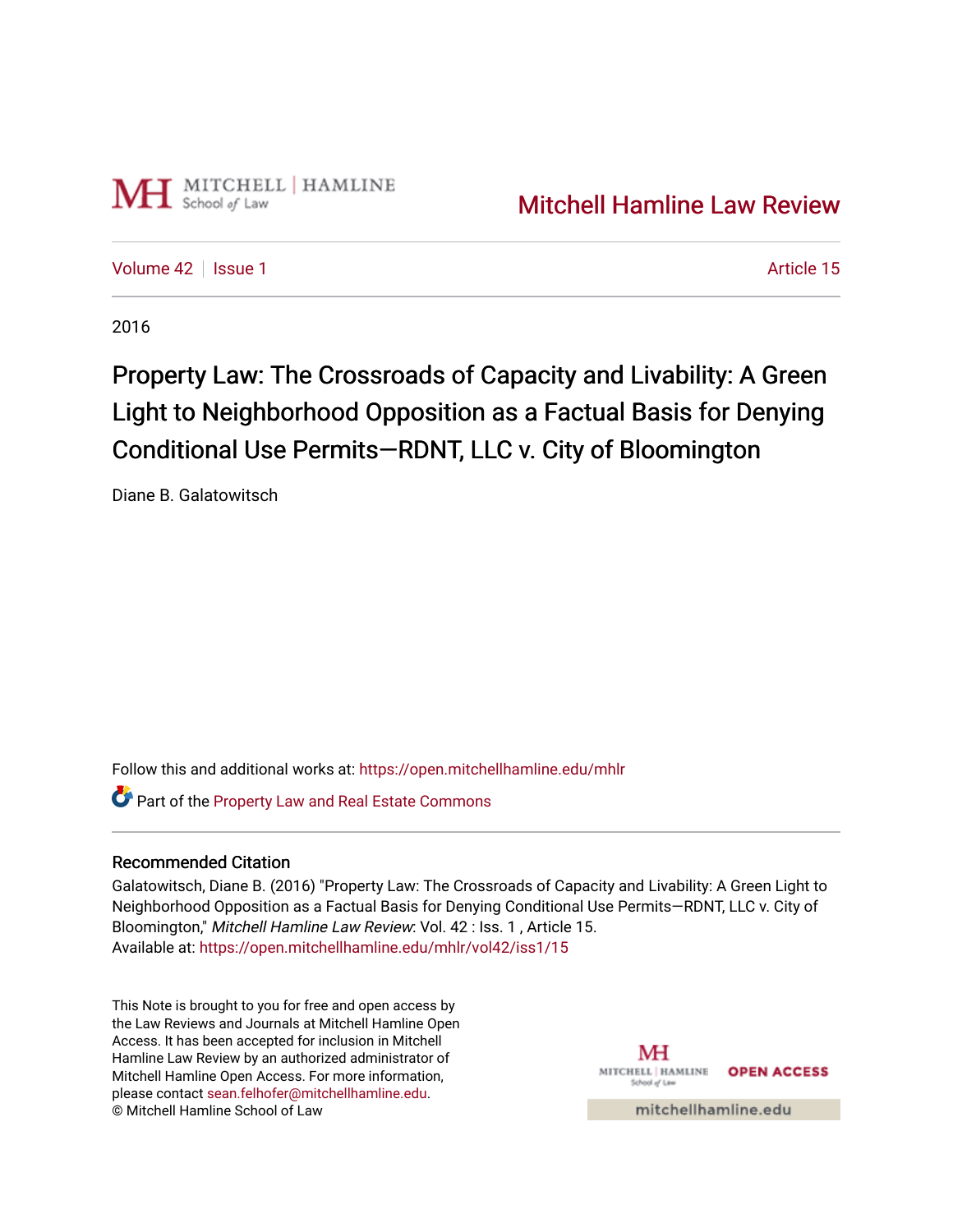## **PROPERTY LAW: THE CROSSROADS OF CAPACITY AND LIVABILITY: A GREEN LIGHT TO NEIGHBORHOOD OPPOSITION AS A FACTUAL BASIS FOR DENYING CONDITIONAL USE PERMITS—***RDNT, LLC V. CITY OF BLOOMINGTON*

Diane B. Galatowitsch†

| I.  |         | 320                                                          |     |
|-----|---------|--------------------------------------------------------------|-----|
| Н.  |         |                                                              |     |
|     | A.      | The Emergence of Zoning Laws: Agrarian Idealism,             |     |
|     |         | Urbanization, and the Rise of Efficient Municipal Land       |     |
|     |         |                                                              | 322 |
|     | В.      | Enabling Statutes: Enabling "American-Style" Zoning 324      |     |
|     |         | C. Constitutionalizing Zoning: Rigidity and Frustration with |     |
|     |         | Euclidean Zoning and the Rise of Conditional Use Permit      |     |
|     |         |                                                              |     |
|     | D.      | The Role of the Judiciary in the Zoning Process: Standard    |     |
|     |         |                                                              | 333 |
| HI. |         |                                                              |     |
|     | $A_{-}$ |                                                              | 337 |
|     | В.      | The Rationale of the Minnesota Supreme Court Decision 340    |     |
| IV. |         |                                                              | 343 |
|     | А.      | Neighborhood Opposition to Traffic Impact343                 |     |
|     | B.      | RDNT's Proposed Mitigating Conditions to Improve             |     |
|     |         |                                                              | 346 |
|     |         | Impact on Future Decisions and Care Services 349             |     |
| V.  |         |                                                              |     |

## I. INTRODUCTION

Throughout the history of zoning in America, laws have operated to balance the interests of government, developers, and

 <sup>†</sup> JD Candidate, Mitchell Hamline School of Law, 2017; BA History, BS Public Health, Tulane University, 2011.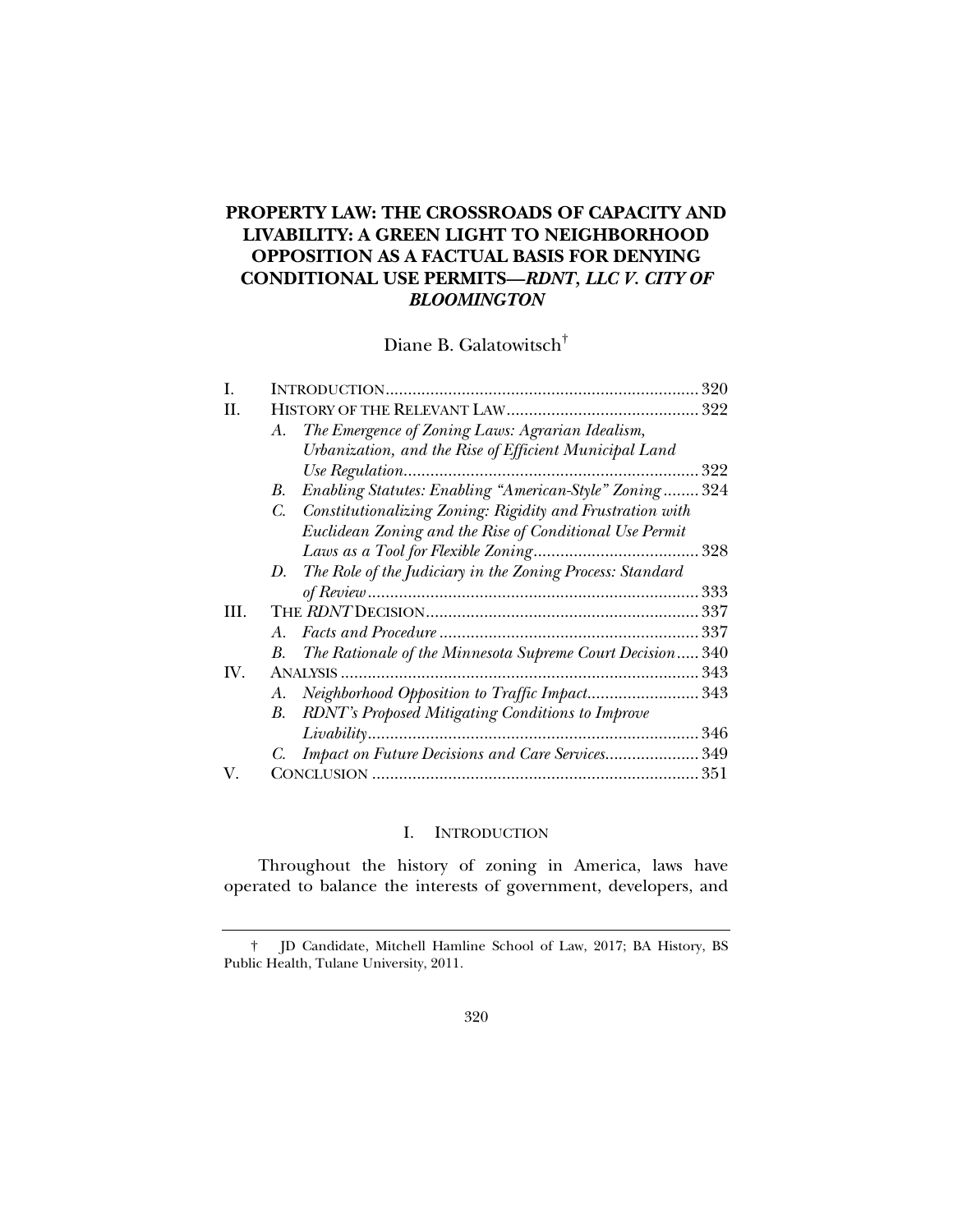homeowners to develop optimal living environments and maintain property values through a fair process. Zoning laws reflect the socially and culturally constructed "societal consensus" regarding what land uses are "normal and expected, decent, and desirable." While developers, homeowners, and governments alike encouraged the adoption of zoning ordinances in the early twentieth century, the appropriate degree of local discretion in the zoning process continues to be disputed to this day.<sup>2</sup>

Conditional use permit (CUP) processes were adopted to enable greater discretion in zoning.<sup>3</sup> However, increasing local discretion created controversial issues: How much discretion should a local governing body have in zoning decisions? What is an arbitrary decision? What is the relative authority of a zoning ordinance versus a comprehensive plan? Understanding the evolution of American zoning illuminates the continued efforts of state legislatures and courts to limit the discretion of local governing bodies in order to improve predictability and efficiency in the zoning process for private property owners.

In *RDNT, LLC v. City of Bloomington*, the Minnesota Supreme Court held that it was within a city's discretion to deny a request for a CUP to expand an assisted living facility because increased traffic volume would "injure the neighborhood or otherwise harm the public health, safety, and welfare."<sup>4</sup> The court found that evidence of prospective traffic volume would exacerbate existing traffic concerns, as expressed by neighborhood opposition testimony.<sup>3</sup> However, the neighborhood concerns were not substantiated by additional evidence.<sup>6</sup>

This case note begins by tracing the development of CUP processes as a tool for flexibility in zoning law.<sup>7</sup> Then, this note

 <sup>1.</sup> SONIA A. HIRT, ZONED IN THE USA 3 (2014).

 <sup>2.</sup> John R. Nolon, *Historical Overview of the American Land Use System: A Diagnostic Approach to Evaluating Governmental Land Use Control*, 23 PACE ENVTL. L. REV. 821, 829–34 (2006) (discussing the shift of zoning regulations to local municipalities).

 <sup>3.</sup> *See* RICHARD F. BABCOCK, THE ZONING GAME: MUNICIPAL PRACTICES AND POLICIES 7 (1966).

 <sup>4.</sup> RDNT, LLC v. City of Bloomington (*RDNT III*), 861 N.W.2d 71, 77 (Minn. 2015).

 <sup>5.</sup> *Id.* at 76–77.

 <sup>6.</sup> *See id.* at 73–74, 76–77 (discussing only traffic volume and not issues related to "livability," such as on-street parking, speeding, disregarding laws, etc.).

 <sup>7.</sup> *See infra* Part II.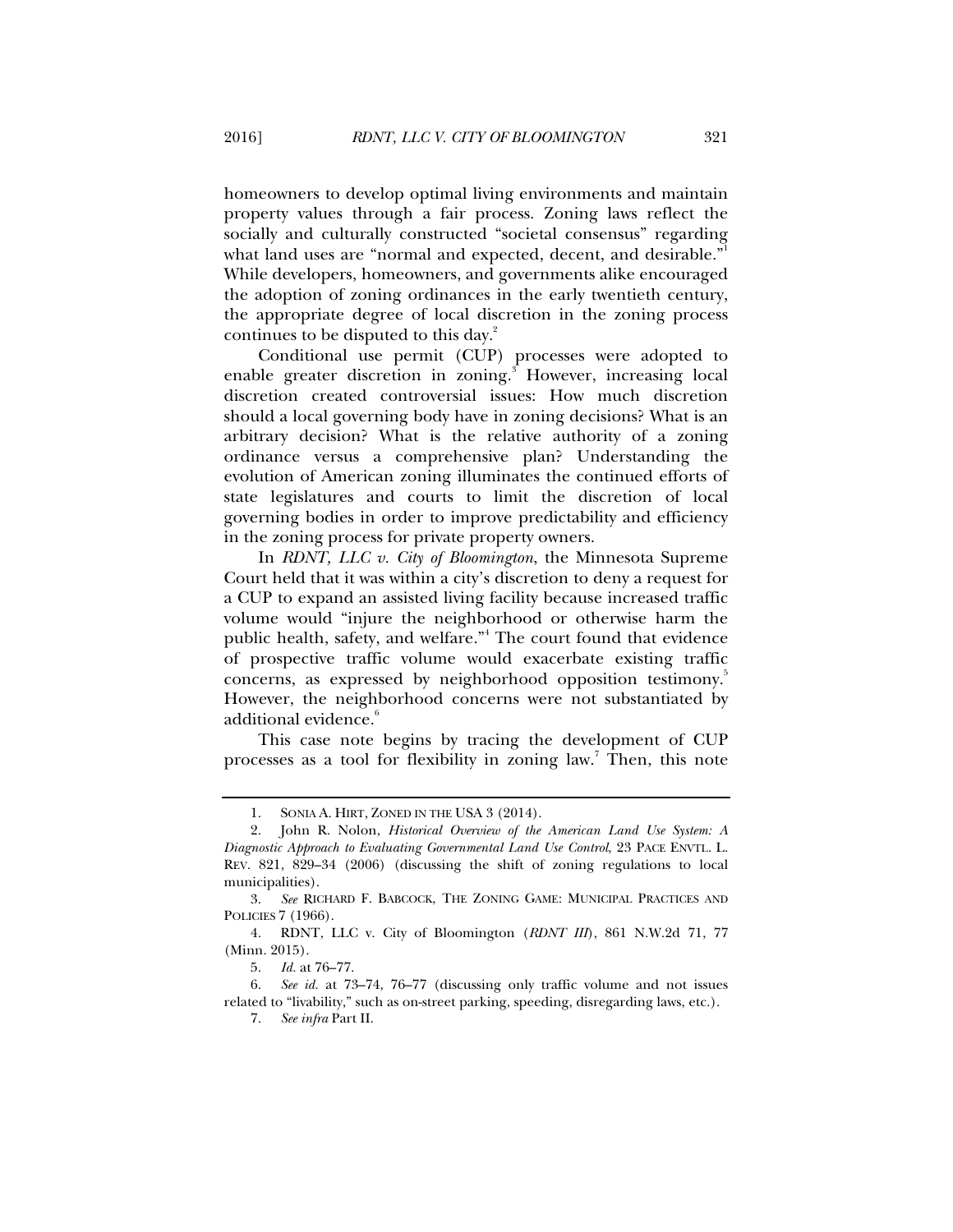discusses the facts and the court's rationale in the *RDNT* decision.<sup>8</sup> Next, it argues that by conflating traffic capacity and livability issues, the court deviated from precedent that prohibits neighborhood opposition testimony from being the sole basis to deny a CUP.<sup>9</sup> Finally, this note concludes that the unfettered use of neighborhood opposition testimony creates barriers to the development of critical services for vulnerable Minnesotans and undermines a process intended to balance property interests.<sup>10</sup>

#### II. HISTORY OF THE RELEVANT LAW

### *A. The Emergence of Zoning Laws: Agrarian Idealism, Urbanization, and the Rise of Efficient Municipal Land Use Regulation*

America's revered agrarian past—which idealized low-density, autonomous living—helped establish the single-family residential district as a driving force in modern municipal law. Prior to the American industrial revolution of the nineteenth century, only six percent of Americans lived in cities.<sup>11</sup> American agrarianism was held in such high esteem that it "became a philosophy, a quintessential aspiration that defined what was most virtuous in the American character and what distinguished the new republic from the European autocracies."<sup>12</sup>

As America urbanized, the detached single-family home emerged as the ideal form of American housing, which maintained a legacy of "individual autonomy, restless mobility, the turning of nature into property, and private spatial conquests."<sup>13</sup> The industrial revolution upset America's agrarian ideal, forced rural

 <sup>8.</sup> *See infra* Part III.

 <sup>9.</sup> *See infra* Part IV.

 <sup>10.</sup> *See infra* Part V.

 <sup>11.</sup> *See* HIRT, *supra* note 1, at 117 (citing JOHN M. LEVY, CONTEMPORARY URBAN PLANNING 9 (10th ed. 2013)).

 <sup>12.</sup> *Id.* at 113. Even more, there was a perception that land was a "limitless natural resource that was physically and culturally vacant" and "could and should be divided and mastered by individuals who were exercising their 'natural' rights in order to improve their material situation." *Id.* at 115.

 <sup>13.</sup> *Id.* In contrast to other countries, American culture uniquely constructed the detached single-family home as the ideal housing form and fervently protects it through preserving the low-density, single-family residential zoning district. *Id.* at 7 (stating that from an international point of view, the "omnipresent" single-family residential district is an "international rarity, historically and today").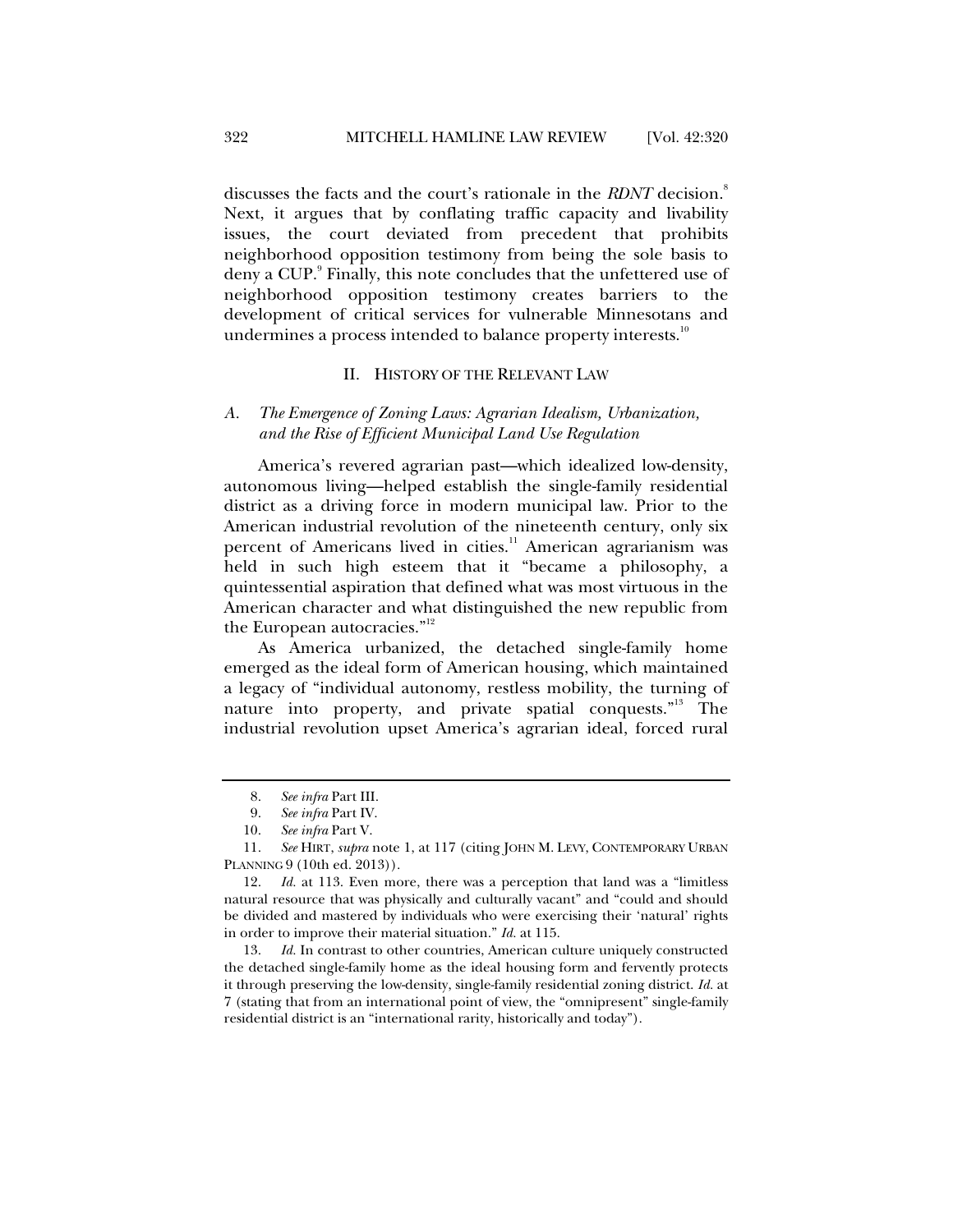residents into cities, and prompted early suburbanization.<sup>14</sup> Between 1800 and 1900, America's urban population "increased from 6 to 40 percent of the country's total population."<sup>15</sup> In response to growing urban nuisances, affluent city dwellers fled cities for country homes in the suburbs.<sup>16</sup> In effect, suburbanization was a form of private zoning; it spatially separated desirable from undesirable uses for wealthy residents.<sup>17</sup> However, the advent of automobiles and buses helped challenge suburban isolation and increased the use of restrictive covenants<sup>18</sup> to protect the home values and the comfort of wealthy residents.<sup>19</sup>

In addition to restrictive covenants, city codes and nuisance laws helped form the legal "building blocks for municipal protozoning regulations" in America.<sup>20</sup> City codes regulated water supply, sanitation, and housing.<sup>21</sup> Nuisance laws "protect[ed] citizens only against indisputable material harm [that] stemm[ed] from excessive pollution and health hazards."<sup>22</sup> Restrictive covenants, city

 17. William A. Fischel, *An Economic History of Zoning and a Cure for its Exclusionary Effects*, 41 URB. STUD. 317, 321 (2004).

 18. Restrictive covenants served as a pre-zoning, parcel-specific form of restricting private use of land. An example of this private enforcement of separate land uses is the use of legal racial covenants by homeowners that was in place until *Shelley v. Kraemer*, 334 U.S. 1 (1948). Racial restrictive covenants, for example, segregated cities by restricting the sale of property to minority populations. HIRT, *supra* note 1, at 131.

 19. Fischel, *supra* note 17, at 326. As buses connected cities to suburbs, commuters could deviate from streetcar lines and move into suburban neighborhoods. *Id.* at 320 ("[A] crucial precondition for zoning was the spread of a mechanically powered, intra-urban transportation system.").

 20. HIRT, *supra* note 1, at 130; *accord* 1 PATRICIA E. SALKIN, AMERICAN LAW OF ZONING § 1:12, Westlaw (database updated Nov. 2015) (claiming that nuisance law "had developed a broad pattern of restraint, and public control of private land through legislative use of the police power was not uncommon"); *see also* 1 ARDEN H. RATHKOPF ET AL., RATHKOPF'S THE LAW OF ZONING AND PLANNING § 1:1, Westlaw (database updated Nov. 2015) (discussing the forms in which land use issues could be addressed historically, including nuisance litigation, restrictive covenants, special-purpose regulations, and building codes, and noting that these forms still exist today).

21. HIRT, *supra* note 1, at 118.

 <sup>14.</sup> *Id.* at 116–17.

 <sup>15.</sup> *Id.* at 117 (stating that Chicago, for example, "grew from 30,000 people in 1850 to over a million by 1890").

 <sup>16.</sup> *Id.* at 118. As undesirable neighbors began to crowd affluent urban residents, the wealthy grew intolerant and moved to the suburbs. *Id.* at 117.

 <sup>22.</sup> *Id.* at 119. However, unlike zoning, nuisance laws did not address the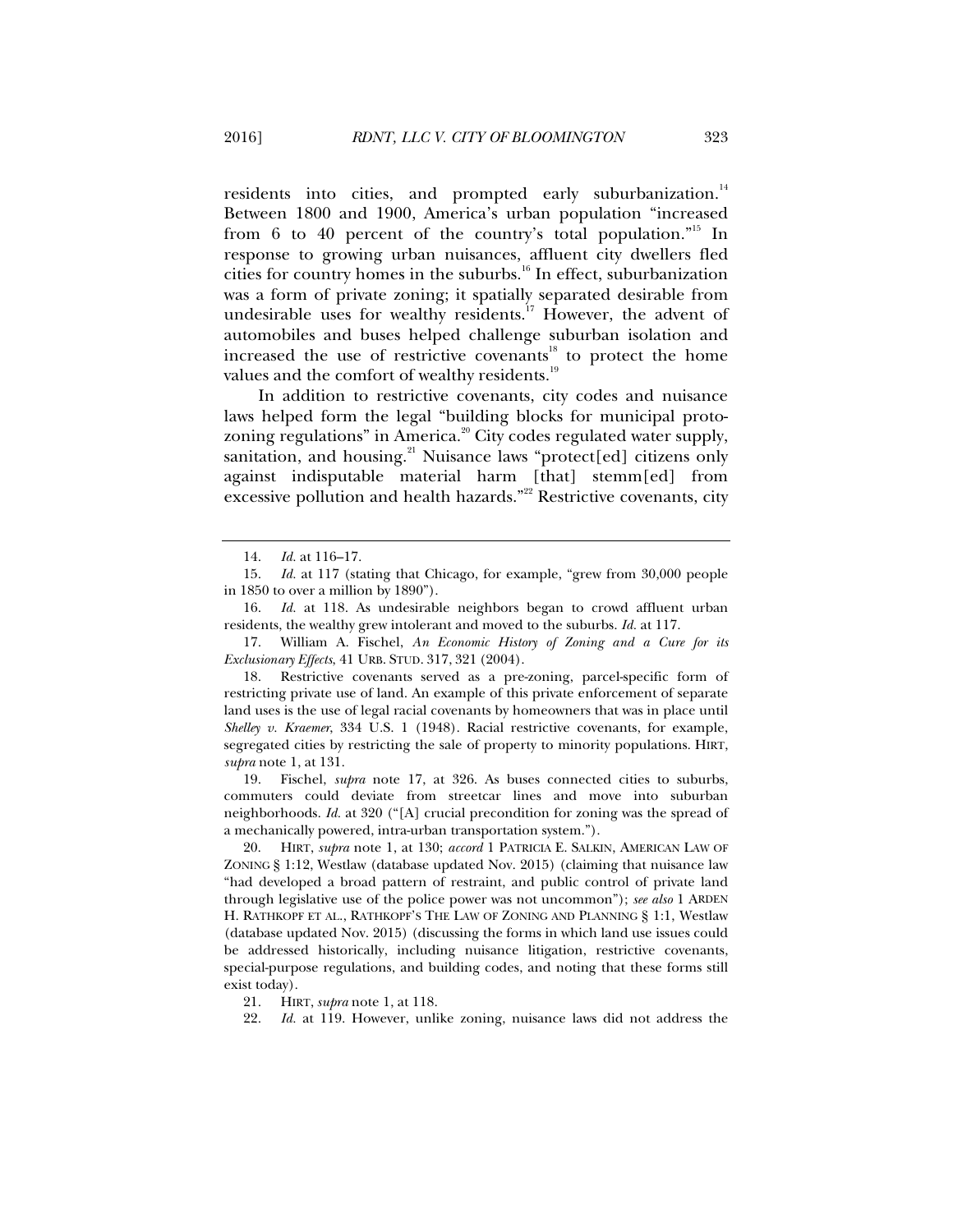codes, and nuisance laws each served as pre-zoning restrictions on private use. However, unlike zoning regulations, which sought to regulate private use at the community level, each of these restrictions limited private use on a case-by-case basis.

#### *B. Enabling Statutes: Enabling "American-Style" Zoning*

The emergence of zoning laws in America fulfilled the growing demand to efficiently regulate land use at the community level.<sup>23</sup> American states began to experiment with zoning laws in the 1910s by enabling local and regional governments to regulate land use. $24$ In 1915, Minnesota enacted its first "zoning" law, which "allowed cities of the first class to create exclusive residential districts through the use of eminent domain."<sup>25</sup> However, zoning that was comprehensive, in terms of its inclusion of the whole city, first emerged in New York City in 1916.<sup>26</sup> Following the passage of New

 24. *See id.* at 319. While the rapid spread of zoning laws may be attributed to the broad public appeal of protecting the single-family home, developers also led the zoning movement. For example, developers of large-scale residential subdivisions in southern California led the movement to adopt zoning laws in Los Angeles because "covenants were insufficient to protect their property's value from incompatible uses on their borders." *Id.* at 323–24. Even more, "[a]s planning historian Christine Boyer points out, zoning was seen as a way to provide 'an insurance policy that the single-family homeowner's investment would be protected in stable neighbourhood communities.'" *Id.* at 324 (quoting M.C. BOYER, DREAMING THE RATIONAL CITY: THE MYTH OF AMERICAN CITY PLANNING 148 (1983)).

 25. Jean L. Coleman & Suzanne Sutro Rhees, *Where Land and Water Meet: Opportunities for Integrating Minnesota Water and Land Use Planning Statutes for Water Sustainability*, 39 WM. MITCHELL L. REV. 920, 935 (2013) (citing Act of Apr. 16, 1915, ch. 128, § 1, 1915 Minn. Laws 180, 180). "Property owners in those districts who wanted to use their property for another use, such as a commercial use or an apartment building, had their right to develop for such uses taken by the city through eminent domain, and were paid just compensation for their lost development rights." *Id.*

 26. Fischel, *supra* note 17, at 318–19 (citing S. TOLL, ZONED AMERICAN (1969)). Other cities also formed similar ordinances around the same time. *Id.* The concept of comprehensive zoning arose from German law. *See* HIRT, *supra*  note 1, at 71. At the time, Germany was seen as the "most advanced society in terms of municipal administration." *Id.* In fact, Germany had "experimented with urban building codes and with rules restricting the location of certain activities to certain areas of town for a very long time." *Id.*; *see also* George W. Liebmann, *The* 

<sup>&</sup>quot;more ephemeral aspects of urban life," such as views, light, beauty, and preservation. *Id.* 

 <sup>23.</sup> *See* Fischel, *supra* note 17, at 320–25.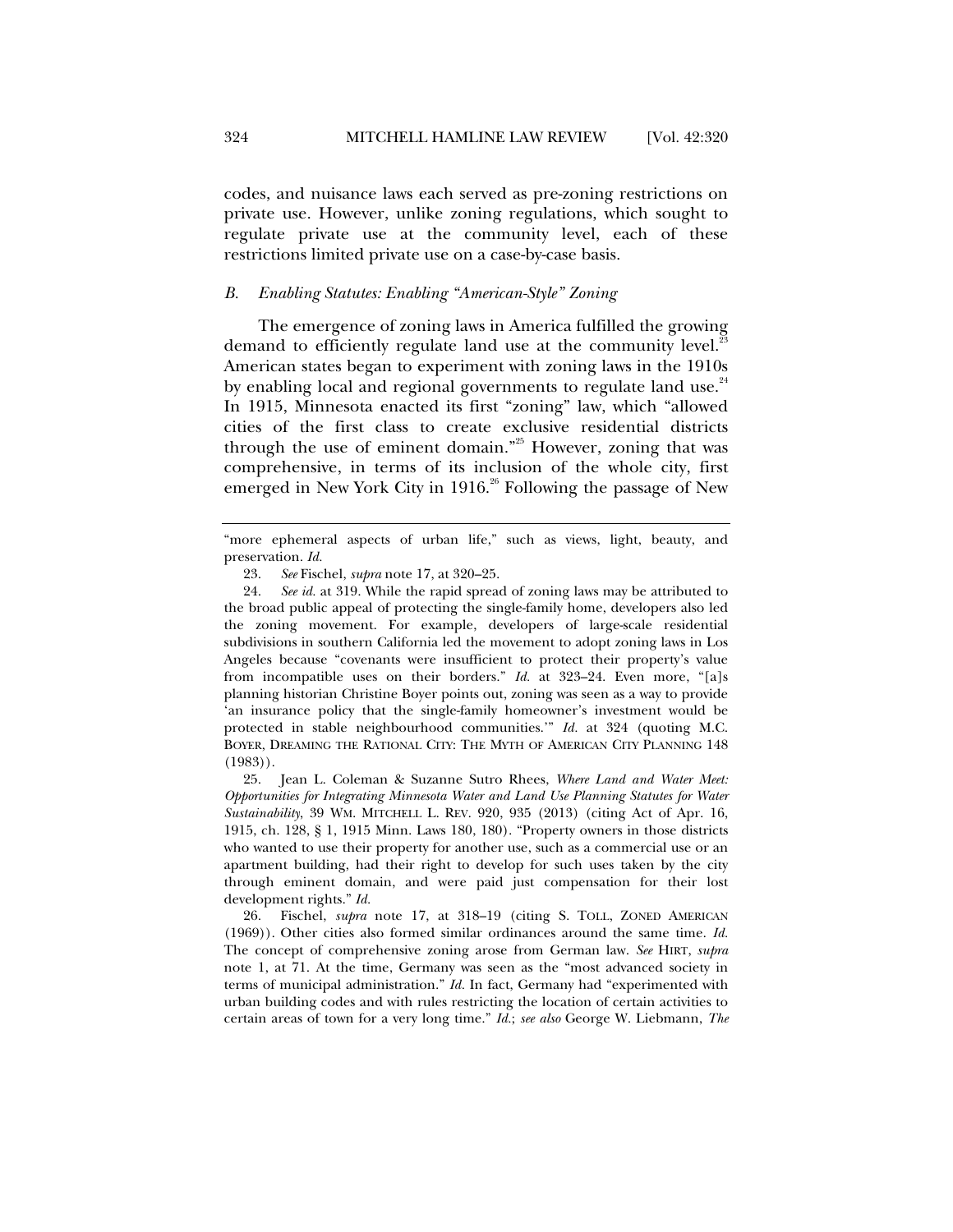York's ordinance, eight more cities adopted zoning ordinances in  $1916.<sup>27</sup>$ 

States delegate the authority to zone through enabling legislation.<sup>28</sup> In 1924, the United States Department of Commerce created the Standard State Zoning Enabling Act (SZEA).<sup>29</sup> The Act helped states enable local zoning codes by serving as a "blueprint for local municipalities to enact zoning laws" and "showing municipalities how to enact and amend zoning ordinances, as well as how to authorize a zoning commission to propose the proper legislation for zoning."<sup>30</sup>

In 1928, the United States Department of Commerce published the Standard City Planning Enabling Act (SCPEA).<sup>31</sup> The SCPEA served as a "companion piece to the SZEA" and required a "master plan for the physical development of the municipality."<sup>32</sup> The SZEA and the SCPEA differed primarily in relation to the role of comprehensive planning. The SZEA required that zoning ordinances "shall be in accordance with a comprehensive plan."<sup>33</sup>

 29. JULIAN CONRAD JUERGENSMEYER & THOMAS E. ROBERTS, LAND USE PLANNING & DEVELOPMENT REGULATION LAW § 3:6 (1998). The federal government revised the SZEA in 1926. Steven D. Villavaso, *Planning Enabling Legislation in Louisiana: A Retrospective Analysis*, 45 LOY. L. REV. 655, 658 (1999).

 30. Patricia E. Salkin, *The Quiet Revolution and Federalism: Into the Future*, 45 J. MARSHALL L. REV. 253, 266–67 (2012). *See generally* Ruth Knack, Stuart Meck & Israel Stollman, *The Real Story Behind the Standard Planning and Zoning Acts of the 1920s*, LAND USE L. & ZONING DIG., Feb. 1996, at 3–4 (providing insight into President Herbert Hoover's interest in urban planning and zoning laws).

31. Salkin, *supra* note 30, at 267.

 32. *Id.* (quoting AM. PLANNING ASS'N, GROWING SMART LEGISLATIVE GUIDEBOOK: MODEL STATUTES FOR PLANNING AND THE MANAGEMENT OF CHANGE § 7-110 (2002)).

 33. Charles M. Haar, *"In Accordance with a Comprehensive Plan*,*"* 68 HARV. L. REV. 1154, 1156 (1955). Interestingly, planning consultant Harald Bartholomew, who reviewed a draft of the SZEA created this wording when he recommended the wording be changed from "well-considered plan" to "comprehensive city plan." Knack, *supra* note 30, at 5. Further, Bartholomew stated that "[z]oning is an

*Modernization of Zoning: Enabling Act Revision as a Means to Reform*, 23 URB. LAW. 1, 9 (1991).

 <sup>27.</sup> Fischel, *supra* note 17, at 319.

 <sup>28.</sup> Philip L. Fraietta, *Contract and Conditional Zoning Without Romance: A Public Choice Analysis*, 81 FORDHAM L. REV. 1923, 1928 (2013) ("[M]unicipalities themselves do not have police power. Police power is reserved for the state and not for its political subdivisions. Thus, a municipality can only exercise power 'when it has specifically or impliedly received a delegation of such power from the state.'" (citations omitted)).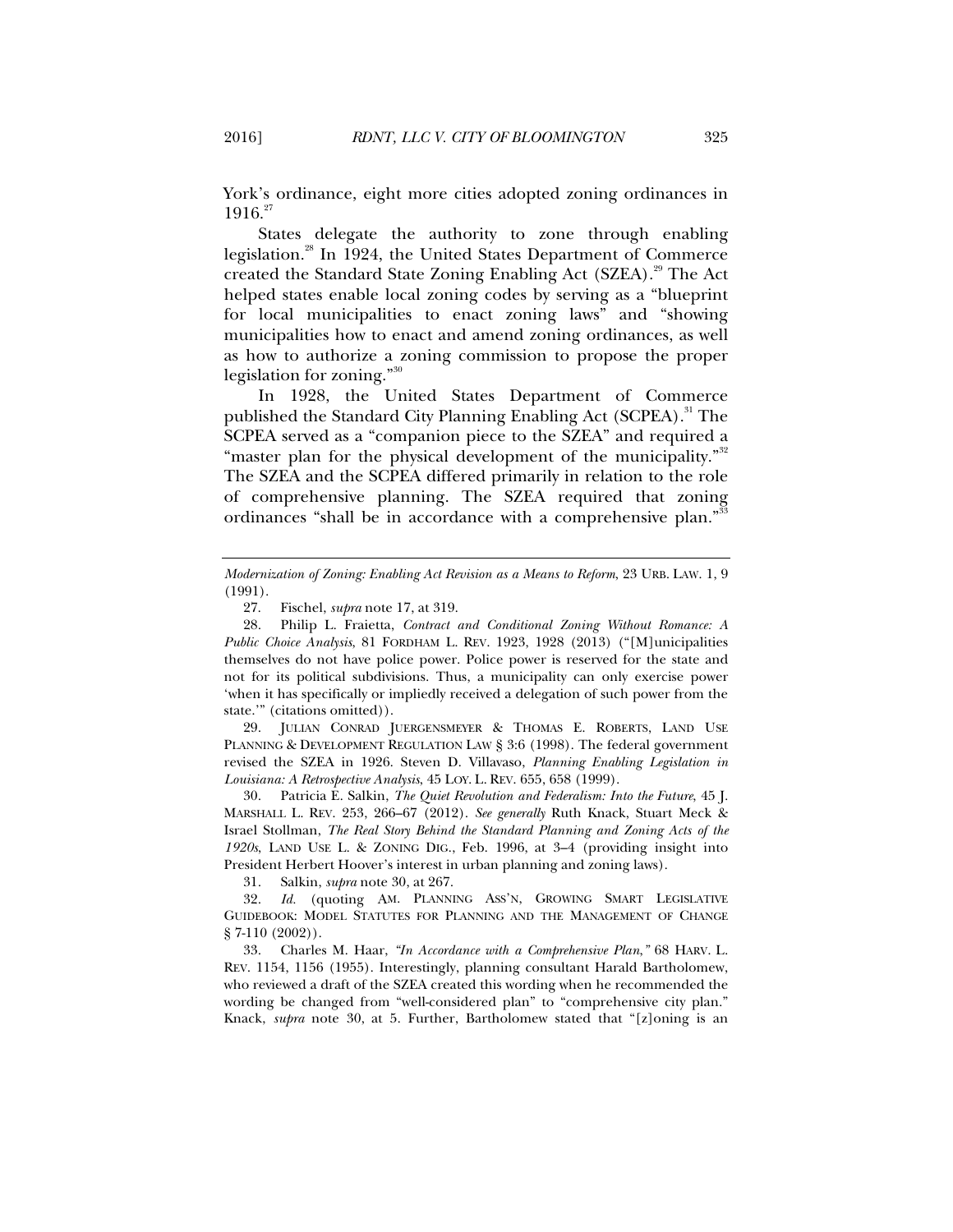The SCPEA took planning a step further by requiring that a comprehensive plan be followed in order to improve consistency and limit local discretion in the application of local zoning ordinances.<sup>34</sup> Since the 1920s, the development of zoning and planning has been entwined, but the exact relationship between the two is still contested.<sup>35</sup>

By the 1930s, the enabling acts fueled the popular demand for zoning and helped spread zoning legislation to almost all states.<sup>36</sup> In 1926, sixty-eight cities had adopted zoning ordinances.<sup>37</sup> Between 1926 and 1936, 1,246 more municipalities across the country established zoning ordinances.<sup>38</sup> Zoning ordinances spread across American municipalities rapidly; scholars have described them as a "fad"<sup>39</sup> and even a "dance craze<sup>[]</sup>."<sup>40</sup> Developers wanted zoning because it "protected the borders of covenanted land," which helped "induce homeowners to invest their savings in a large, undiversified asset."<sup>41</sup> Homeowners wanted zoning because it protected the value of what was likely their largest financial

 35. *Id.* § 14:2; *see also RDNT III*, 861 N.W.2d 71, 87 (Minn. 2015) (Anderson, J., concurring). In questioning the authority of comprehensive plans, Justice Anderson wrote: "Our more recent cases have further confused matters by explicitly authorizing use of comprehensive plans when making decisions on conditional use applications, demonstrating an increased deference to municipalities that is seemingly at odds with our holding in *Zylka*." *Id.*

 36. Salkin, *supra* note 30, at 267 ("By 1930, forty-seven states had adopted zoning enabling legislation. Thirty-five states adopted enabling legislation based on the SZEA, and ten states used the SCPEA.") (citations omitted); Christopher Serkin, *Existing Uses and the Limits of Land Use Regulations*, 84 N.Y.U. L. REV. 1222, 1232–33 (2009); *see also* Edward J. Sullivan & Jennifer Bragar, *Recent Developments in Comprehensive Planning*, 46 URB. LAW. 685, 685–86 n.4 (2014) (stating that while seventy-five percent of states adopted the SZEA model, only fifty percent of states adopted the SCPEA model).

- 37. Fischel, *supra* note 17, at 319.
- 38. *Id.*
- 39. BABCOCK, *supra* note 3, at 5.
- 40. WILLIAM A. FISCHEL, THE HOMEVOTER HYPOTHESIS 213 (2001).
- 41. Fischel, *supra* note 17, at 324–26.

essential part of the city plan" and "ought never to be considered separately" in discussing the relationship between the Zoning Commission and a city plan commission. *Id.*

 <sup>34. 1</sup> RATHKOPF ET AL., *supra* note 20, §§ 14:2–:3 (citing U.S. DEP'T OF COMMERCE ADVISORY COMM. ON ZONING AND PLANNING, STANDARD CITY PLANNING ENABLING ACT (1928)) (discussing the SCPEA's purpose of responding to concerns from the implementation of SZEA and overreaching discretion of local authorities in the zoning process).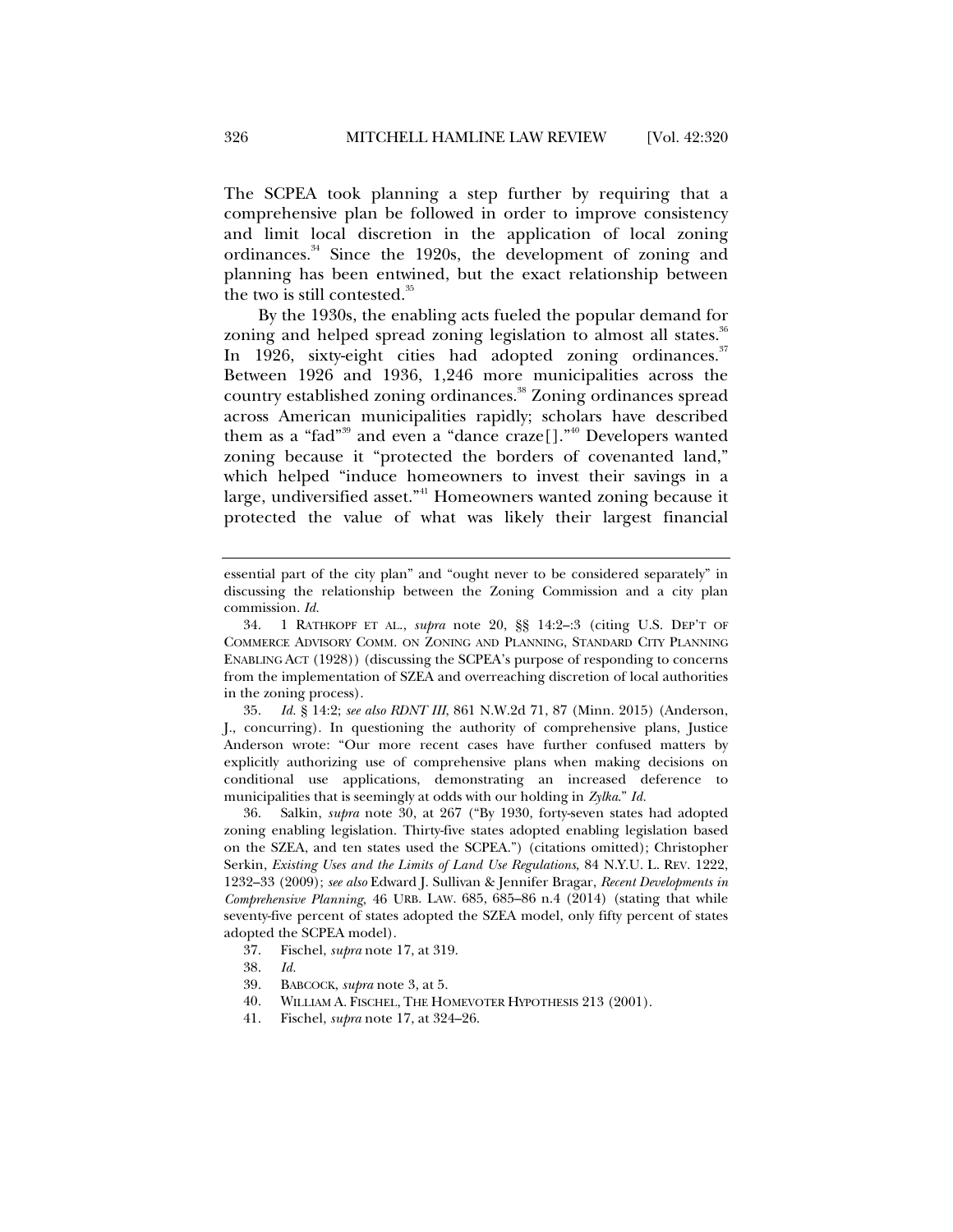investment.42 Municipalities wanted zoning because it promoted the tax base by "encouraging commerce while making sure that it did not adversely affect home values and other components of the tax base."<sup>43</sup>

Minnesota enabled county and township zoning through state legislation in 1929.<sup>44</sup> Today, two enabling acts govern zoning and planning authority in Minnesota: the County Planning Act, passed in 1959, $45$  and the Municipal Planning Act, passed in 1965. $46$  The 1965 Municipal Planning Act expanded the authority of comprehensive plans to provide a "means of guiding future development of land."47 Additionally, the Metropolitan Land Planning Act of 1976 defined the "structure of planning for counties and local governments in the seven-county metropolitan area."48 While planning act amendments in 1985 limited the role of comprehensive plans, the 1995 and 1997 amendments expanded

 45. Coleman & Rhees, *supra* note 25, at 936 (citing MINN. STAT. § 394.21 (2010 & Supp. 2011)).

46. *Id.* (citing MINN. STAT. § 462.12 (2010)).

 47. *RDNT III,* 861 N.W.2d 71, 82 (Minn. 2015) (Anderson, J., concurring) (citing Act of May 22, 1965, ch. 670, § 1, 1965 Minn. Laws 995) (providing the legislative history of comprehensive planning laws in Minnesota).

 48. Coleman & Rhees, *supra* note 25, at 936 (citing Act of Apr. 2, 1976, ch. 127, 1976 Minn. Laws 292). As of 2014, the Twin Cities metropolitan area has a population of 2,979,343. *Community Profile for Twin Cities Region (7-county)*, METROPOLITAN COUNCIL, http://stats.metc.state.mn.us/profile/detail.aspx ?c=R11000 (last visited Feb. 6, 2016). The metropolitan area is comprised of seven counties: Anoka County, Carver County, Dakota County, Hennepin County, Ramsey County, Scott County, and Washington County. *Community Profiles*, METROPOLITAN COUNCIL, http://stats.metc.state.mn.us/profile/Default.aspx (last visited Feb. 6, 2016). Bloomington, a suburb of Minneapolis, is located in Hennepin County. *Id.* 

 <sup>42.</sup> FISCHEL, *supra* note 40, at 30; Fischel, *supra* note 17, at 327–28 ("Having staked their savings in their communities' character, home-owners became a major force in local politics. They supported zoning, which had originally been proposed by homebuilding developers, and they made their homes the primary object to be protected.").

 <sup>43.</sup> Fischel, *supra* note 17, at 324.

 <sup>44.</sup> Act of Apr. 12, 1929, ch. 176, § 1, 1929 Minn. Laws 172, 172 (repealed 1965); *see also* Coleman & Rhees, *supra* note 25, at 936 (stating that towns located within counties with populations over 450,000 people could vote to decide whether zoning should be adopted at the municipal level). Following this initial enabling legislation, the "Great Depression and World War II set back real estate development, so the full impact of zoning was not felt until after World War II." Fischel, *supra* note 17, at 328.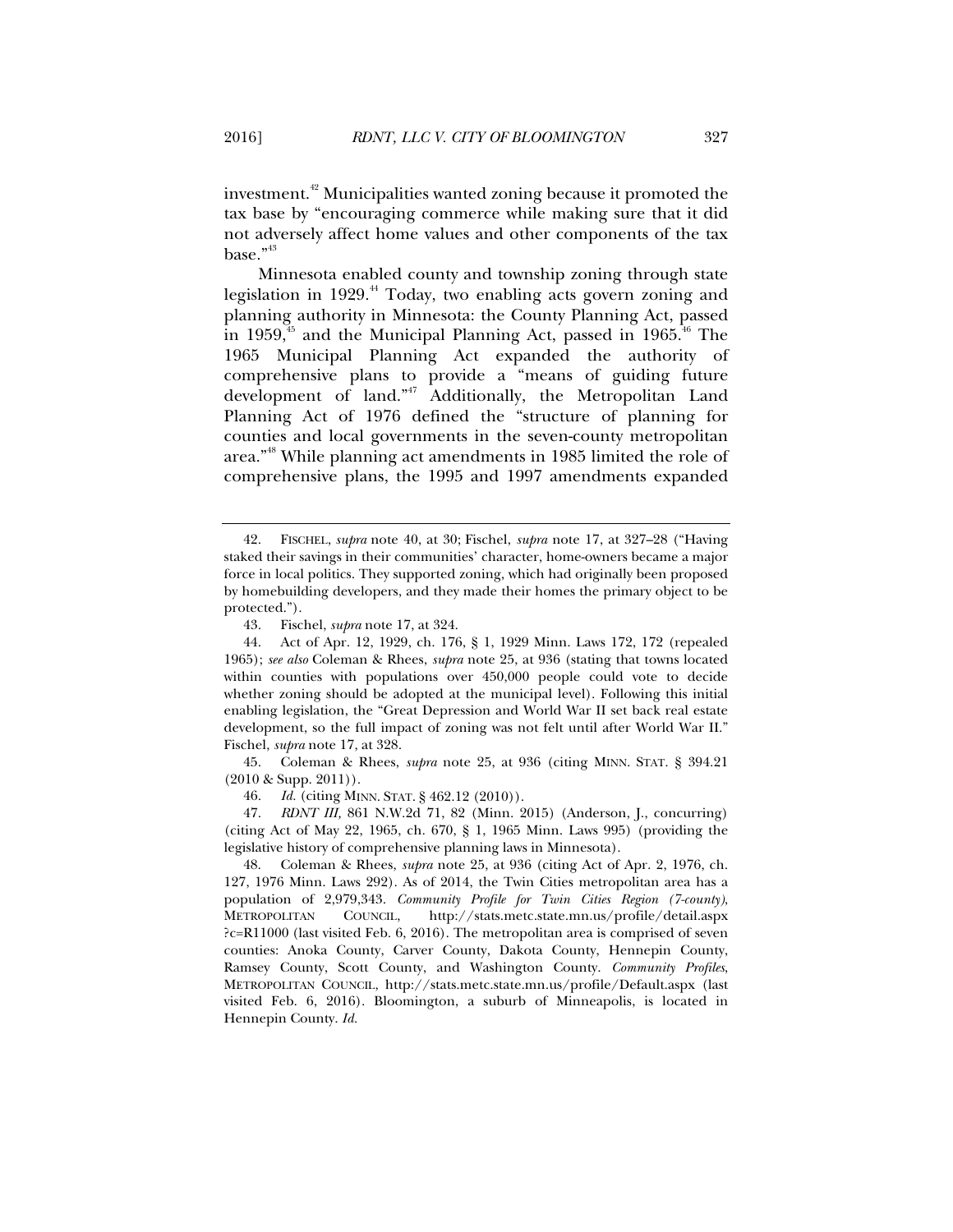the role of comprehensive plans. $49$  Since 1997, the legislature has trended towards elevating the role of comprehensive planning in the zoning process. $50$ 

## *C. Constitutionalizing Zoning: Rigidity and Frustration with Euclidean Zoning and the Rise of Conditional Use Permit Laws as a Tool for Flexible Zoning*

The first challenge to Minnesota's emerging zoning codes was in the 1925 case of *Beery v. Houghton*. 51 In *Beery*, the Minnesota Supreme Court considered whether a Minneapolis zoning ordinance unconstitutionally restricted development of a fourfamily apartment building in a district zoned for single-family homes.<sup>52</sup> The court held that the city code was constitutional under the general police powers of the state and determined that the apartment unit contradicted municipal efforts to improve living conditions in the city.53 Notably, *Beery* helped establish the constitutional source for zoning power as distinct from the power

 53. *Id.* at 151, 204 N.W. at 570–71. In *Beery*, the court quotes Justice Holt from a 1919 opinion:

Our elaborate Housing Code of 1917 is an illustration of an effort on the part of the state, through the exercise of the police power, to so regulate the construction of buildings that living conditions shall be better . . . . It must be admitted that owners of land in congested cities have of late, through selfish and unworthy motives, put it to such use that serious inconvenience and loss results to other landowners in the neighborhood . . . . [I]t is readily seen that if a home is built on such a lot and thereafter three-story apartments extending to the lot line are constructed on both sides of the home it becomes almost unlivable and its value utterly destroyed. Not only that, but the construction of such apartments or other like buildings in a territory of individual homes depreciates very much the values in the whole territory.

*Id.* at 149, 204 N.W. at 570 (quoting State v. Houghton, 144 Minn. 1, 18–19, 174 N.W. 159, 161–62 (1919)).

 <sup>49.</sup> *See RDNT III*, 861 N.W.2d at 83.

 <sup>50.</sup> *Id.*

 <sup>51. 164</sup> Minn. 146, 147, 204 N.W. 569, 569 (1925).

 <sup>52.</sup> *Id.* at 147–50, 204 N.W. at 569–70 ("By the comprehensive zoning ordinance of Minneapolis, a district is created in which the erection of four-family flat buildings is prohibited . . . . Whether the ordinance is constitutional is the question . . . . With the crowding of population in the cities, there is an active insistence upon the establishment of residential districts from which annoying occupations, and buildings undesirable to the community, are excluded.").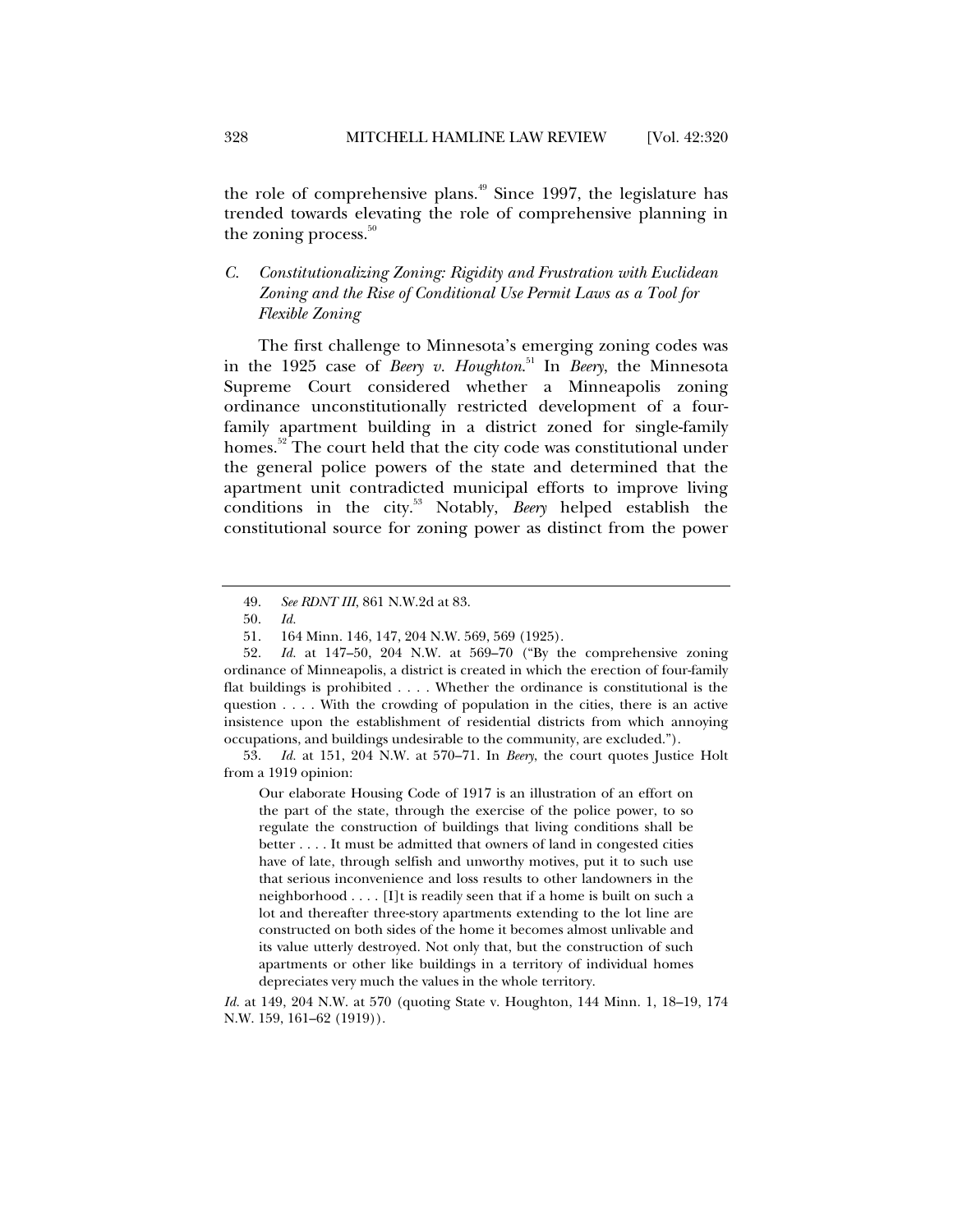of eminent domain.<sup>54</sup> Operating through a state's police powers, zoning regulations may constitute a regulatory taking, but not necessarily.<sup>55</sup>

A year later, in the landmark decision *Euclid v. Ambler Realty*   $Co.,<sup>56</sup>$ 56 the United States Supreme Court affirmed the constitutionality of zoning ordinances.<sup>57</sup> In a facial challenge,<sup>58</sup> the Court applied rational basis review<sup>59</sup> and held that zoning ordinances were presumptively constitutional $^{60}$  unless the ordinance was "arbitrary and unreasonable, having no substantial relation to the public health, safety, morals, or general welfare."<sup>61</sup> In effect, "Euclidean zoning"<sup>62</sup> provided predictable and efficient

 58. While *Euclid* determined that zoning ordinances were constitutional in general, the Court held in *Nectow v. City of Cambridge* that zoning ordinances may be unconstitutional as applied. 277 U.S. 183 (1928).

 59. In its support for regulation, *Euclid* may be viewed as an anomaly in *Lochner* era substantive due process interpretation, where the Court often struck down regulation of private business. *See* Wayne McCormack, *Lochner, Liberty, Property, and Human Rights*, 1 N.Y.U. J.L. & LIBERTY 432, 459 (2005). *But see* Nadav Shoked, *The Reinvention of Ownership: The Embrace of Residential Zoning and the Modern Populist Reading of Property*, 28 YALE J. ON REG. 91, 112 (2011) (citing ROBERT G. MCCLOSKEY, THE AMERICAN SUPREME COURT 87–90, 101–05 (4th ed. 2005) (arguing that in the zoning context, the *Lochner* court was more pragmatic than is often credited).

 60. *See* Eric R. Claeys, Euclid *Lives? The Uneasy Legacy of Progressivism in Zoning*, 73 FORDHAM L. REV. 731, 741 (2004) (contending *Euclid* shifted the presumption for noncompliant uses from legitimate to illegitimate).

61. *Euclid*, 272 U.S. at 395.

 62. 83 AM. JUR. 2D *Zoning and Planning* § 98, Westlaw (database updated Nov. 2015) ("'Euclidean zoning' describes the early zoning concept of separating incompatible land uses through the establishment of fixed legislative rules . . . .").

 <sup>54.</sup> *Id.* at 147, 204 N.W. at 569. ("The public use, which sustains the taking of property under the power of eminent domain upon compensation paid, differs from the public interest or welfare which justifies the restriction of the individual in the use of his property without compensation.").

 <sup>55.</sup> *See, e.g.*, Mark S. Dennison & Steven M. Silverberg, *Overview of Regulatory Takings Law*, *in* 31 AM. JUR. PROOF OF FACTS 3D § 2, Westlaw (database updated Dec. 2015).

 <sup>56. 272</sup> U.S. 365, 395 (1926).

 <sup>57.</sup> *Id.* ("[A]s it must be said before the ordinance can be declared unconstitutional, that such provisions are clearly arbitrary and unreasonable, having no substantial relation to the public health, safety, morals, or general welfare."); *see also* Fischel, *supra* note 17, at 319 ("Euclid's victory cleared the way for zoning in almost all of the state courts, which had been about evenly split on the constitutionality of zoning up to 1926.").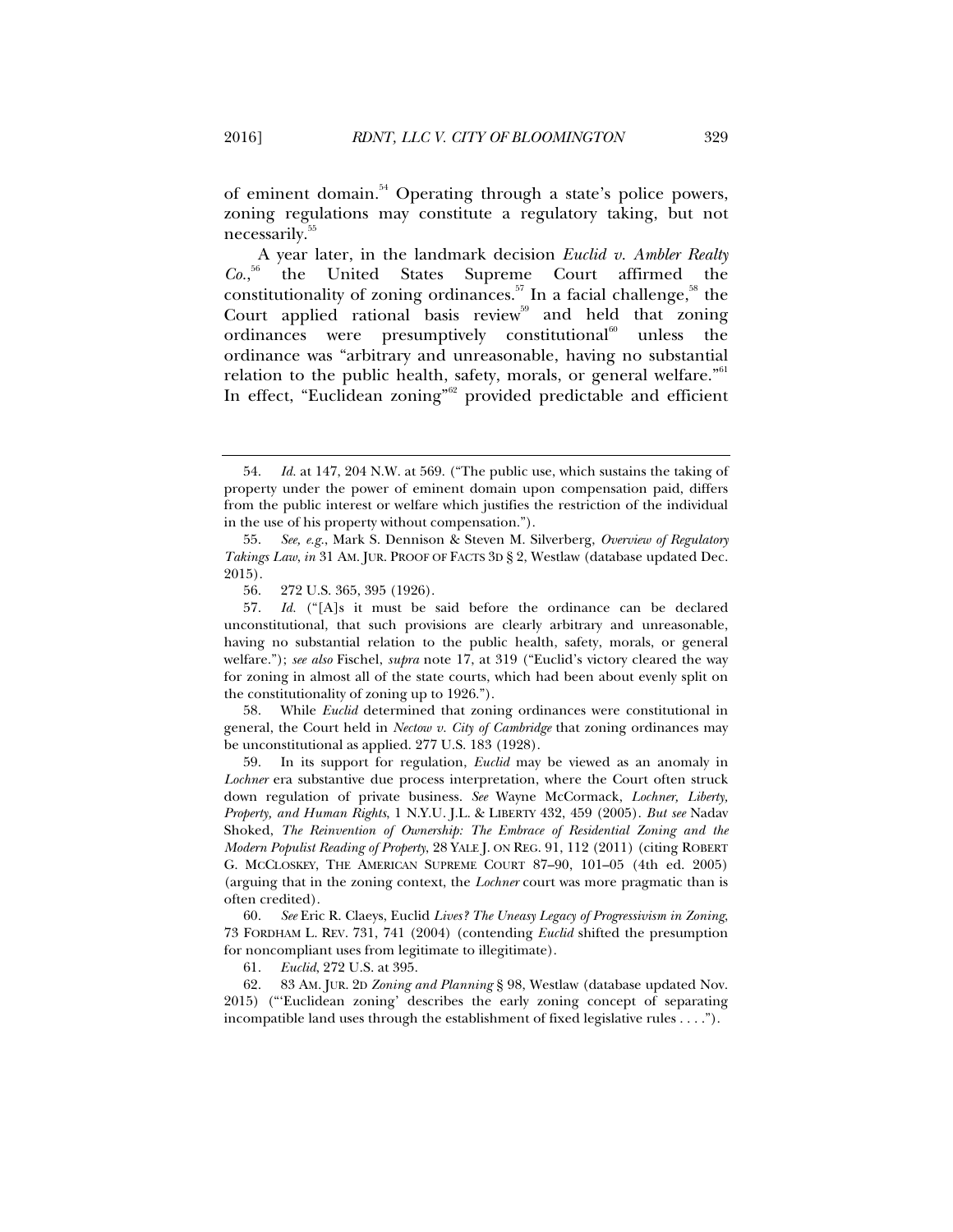land use regulations by simply defining uses as conforming and nonconforming to a zoning district's "appropriate" use.<sup>63</sup>

Euclidean zoning's rigid structure of conforming and nonconforming uses provided predictability for developers, but frustrated municipalities. With variances as the only available device to accommodate nonconforming uses, $64$  cities were unable to develop important public amenities and services for residents.<sup>65</sup> In response to these problems, by the 1960s, tools for flexibility in the zoning process had expanded, local discretion had grown, and uncertainty in the zoning process had increased.<sup>66</sup>

CUPs, also referred to as special-use permits or special exceptions, were developed to provide more flexibility<sup>67</sup> and discretion for municipalities after World War II.<sup>68</sup> CUP laws enabled

 68. *See* BABCOCK, *supra* note 3, at 5; *see also* 1 RATHKOPF ET AL., *supra* note 20, § 1:14; Green, *supra* note 65, at 388 (arguing that the CUP process was more

 <sup>63.</sup> *See* Shoked, *supra* note 59, at 143 ("*Euclid* placed the right to security in landholding, to quiet enjoyment of the homestead, at the forefront—at the expense of free exploitation of property and commercial expansion."); *see also*  Claeys, *supra* note 60, at 741 ("Each local owner los[t] substantial freedom to control the use of his own parcel of land, but gain[ed] the opportunity to vote on how his neighbors ought to use their properties.").

 <sup>64.</sup> Variances are a "distinct remedy" from CUPs. 2 PATRICIA E. SALKIN, AM. LAW. ZONING § 13:2 (5th ed.), Westlaw (database updated Nov. 2015). Unlike CUPs, variances relate to noncomforming uses. *Id.* In other words, "[v]ariances are essentially an authorization to deviate from the terms of an applicable zoning ordinance." *Id.*

 <sup>65.</sup> Shelby D. Green, *Development Agreements: Bargained-for Zoning That Is Neither Illegal Contract nor Conditional Zoning*, 33 CAP. U. L. REV. 383, 389 (2004) ("This rigidity of Euclidean zoning came at the expense of flexibility, allowing for little modification or adoption of regulations to particular uses within zones. Moreover, the assumptions underlying Euclidean zoning were incorrect. Euclidean zoning underestimated the effects of the dynamism of a growing economy and rapidly changing technologies in private preferences and municipal needs, and it overestimated the ability of officials to anticipate market demand for new uses.").

 <sup>66.</sup> Fraietta, *supra* note 28, at 1927 ("Although Euclidean zoning provided for changes and variances, it was envisioned that discretionary review of individual proposed use would be the 'exception' rather than the rule and that zoning restrictions would be uniform for each kind of building in each district.").

 <sup>67.</sup> While CUPs are one device that developed to promote flexibility in zoning, other tools that have developed include: "floating zones, cluster zoning, planned unit developments (PUDs), transfer of development rights (TDRs), and 'performance zoning.'" RUTHERFORD H. PLATT, LAND USE AND SOCIETY: GEOGRAPHY, LAW, AND PUBLIC POLICY 197 (3d ed. 2014). Before these devices existed, the only way to address nonconforming uses were through amendments and variances. *Id.*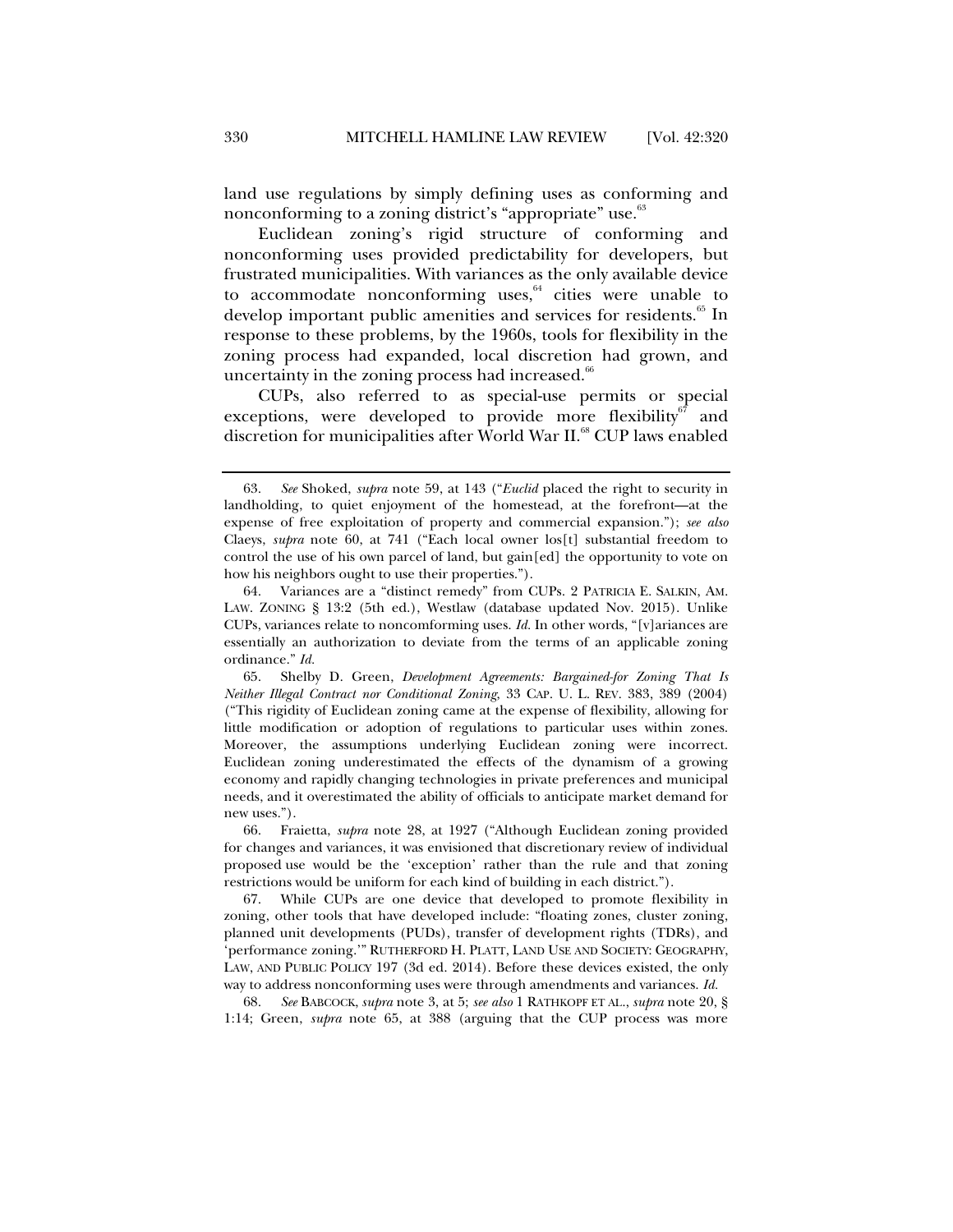localities to permit certain uses in specific areas—typically for hospitals, schools, landfills, or golf courses—but held development for these uses contingent upon approval by a local governing body.<sup>69</sup> Because these uses often raised issues with traffic, noise, odor, property values, and population density, the CUP process allowed local governing bodies to consider each use on a case-bycase basis to balance the interests of the applicant and surrounding property owners.<sup>70</sup> Unlike variances, conditional uses were seen as allowable uses, but only if certain conditions were met to ensure compatibility with surrounding uses, such as the omnipresent lowdensity, single-family residential district. $71$ 

When the CUP process started to gain popularity in American zoning, the process was met with "much criticism" because many believed it ran "counter to the principle that zoning is a specific, not discretionary, form of control."<sup>72</sup> Initial objections to the CUP related to the lack of specific standards for conditional uses.<sup>73</sup> These complaints encouraged legislation to require specifications for how a CUP application determination would be made.<sup>74</sup>

efficient than rezoning, which was a more "cumbersome legislative process"); Carol M. Rose, *Planning and Dealing: Piecemeal Land Controls as a Problem of Local Legitimacy*, 71 CAL. L. REV. 837, 879 (1983); Patricia E. Salkin, *From* Euclid *to Growing Smart: The Transformation of the American Local Land Use Ethic into Local Land Use and Environmental Controls*, 20 PACE ENVTL. L. REV. 109, 118 (2002).

 <sup>69.</sup> *See* 3 RATHKOPF ET AL., *supra* note 20, § 61:4; *see also* 3 SALKIN, *supra* note 64, § 18:62 (discussing special-use permits for nursing homes and assisted-living facilities).

<sup>70</sup>*.* Zylka v. City of Crystal, 283 Minn. 192, 195–96, 167 N.W.2d 45, 48–49 (1969); Amoco Oil Co. v. City of Minneapolis, 395 N.W.2d 115, 117 (Minn. Ct. App. 1986).

 <sup>71.</sup> BEVERLY J. POOLEY, PLANNING AND ZONING IN THE UNITED STATES 65 (1961) ("[W]hereas variances are granted in order to save the constitutionality of the ordinance in cases where its operation would cause special hardship, the exception is intended to further the needs of the community, and not to alleviate the hardship of individual owners.").

 <sup>72.</sup> JOHN DELAFONS, LAND-USE CONTROLS IN THE UNITED STATES 50 (2d ed. 1969). *But see* POOLEY, *supra* note 71, at 66 (arguing that the exceptions actually *reduced* the "amount of discretion in the hands of the zoning board of appeals, since that body merely has to find whether, as a matter of fact, the application is properly within the scope of the ordinance's provisions with respect to the granting of special exceptions, and whether the proposed development will accord with the requirements of the master plan").

 <sup>73.</sup> DELAFONS, *supra* note 72, at 51–52 **(**attributing the demand for precise specifications to "American distrust for bureaucratic power").

<sup>74</sup>*. See id.*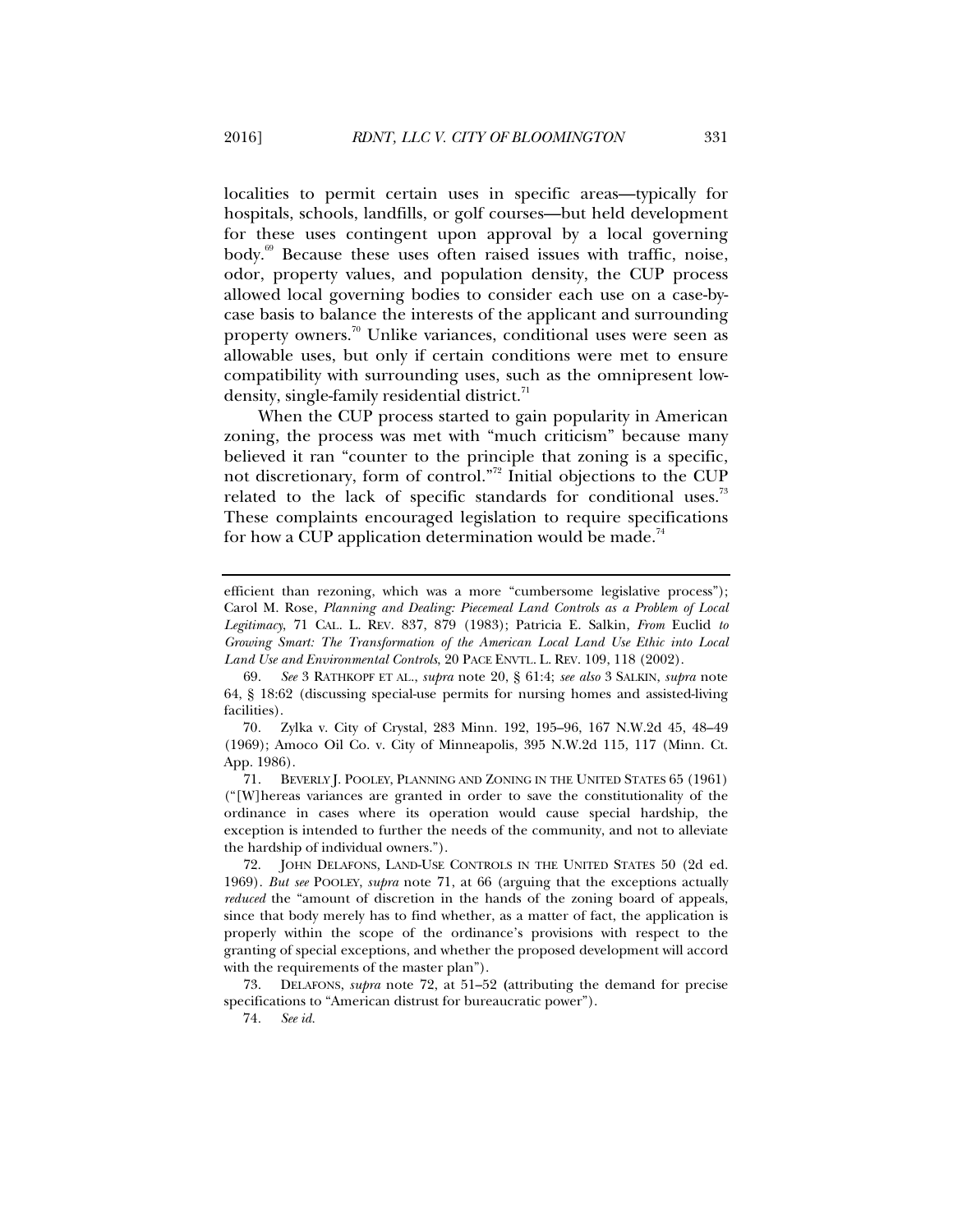In *Zylka v. City of Crystal*, the Minnesota Supreme Court held that a city only had the authority to deny a CUP that was not in accordance with the city's zoning ordinance or the public's general welfare, and a city had to demonstrate that the decision was not made arbitrarily.<sup>75</sup> According to the court, a "special-use-permit" was "an authorized zoning tool designed not merely for nuisance control but to provide municipalities with broad latitude to meet the changing problems of land-use control  $\dots$ ."<sup>76</sup> Although the zoning enabling statute did not "expressly confer upon municipalities the power to provide for special-use permits, such power [was] clearly implicit" in Minnesota Statutes section 462.357, subdivision  $1<sup>77</sup>$ . The statute read: "For the purpose of promoting the public health, safety, morals and general welfare, a municipality may by ordinance regulate . . . the uses of land for trade [and] industry . . . and *may establish standards and procedures regulating such uses*."<sup>78</sup>

*Zylka* sent the message to developers that municipalities had broad discretion to deny a proposed use through a CUP denial. However, the case was also a reminder to local authorities that a decision must be made on *some* basis in line with the general welfare. Subsequent case law and legislation worked to provide developers with greater predictability and efficiency in obtaining CUPs by defining appropriate municipal discretion.

In 1982, thirteen years after *Zylka*, the Minnesota legislature passed its first CUP legislation, codified in Minnesota Statutes section 462.3595. The statute (1) affirmed municipal power to designate conditional uses,<sup>79</sup> (2) granted municipal discretion to grant or deny a CUP, (3) placed the burden on the CUP applicant to demonstrate that the "standards and criteria stated in the ordinance [would] be satisfied,"80 and (4) limited municipal discretion by requiring "standards and criteria" for conditional uses

 <sup>75.</sup> *Zylka*, 283 Minn. at 196, 167 N.W.2d at 49.

 <sup>76.</sup> *Id*. at 196–97, 167 N.W.2d at 49.

 <sup>77.</sup> *Id.* at 196, 167 N.W.2d at 49.

 <sup>78.</sup> MINN. STAT. § 462.357, subdiv. 1 (1968) (emphasis added).

 <sup>79.</sup> MINN. STAT. § 462.3595 (1982). Specifically, the statute emphasized the ability of municipalities to "designate certain types of developments, including planned unit developments, and certain land development activities as conditional uses under zoning regulations." *Id.* at subdiv. 1.

 <sup>80.</sup> *Id.* at subdiv. 1.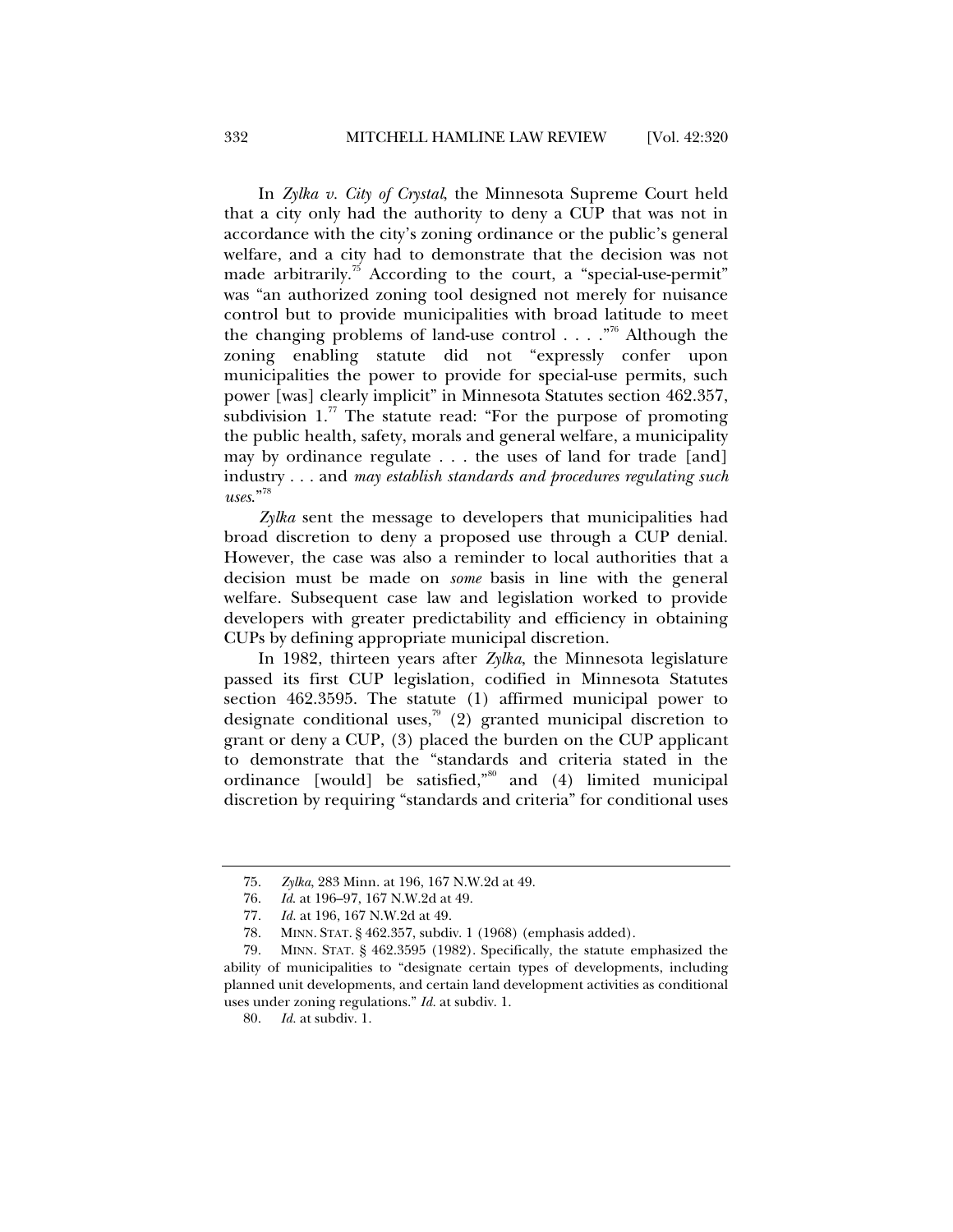and variances.<sup>81</sup> To decrease the discretion of local authorities, the statute required that "standards and criteria *shall* include both general requirements for all conditional uses, and insofar as practicable, requirements specific to each designated conditional use."<sup>82</sup> The bill passed through the legislature without dispute."

#### *D. The Role of the Judiciary in the Zoning Process: Standard of Review*

While a city has broad discretionary power to deny a CUP, as determined in *Zylka*,<sup>84</sup> the permit process is considered quasijudicial and courts may review denials.<sup>85</sup> It is the applicant's burden to demonstrate that the "standards and criteria stated in the ordinance will be satisfied" by a proposed use.<sup>86</sup> However, the "absence of more express standards makes denial of a special-use permit more, not less, vulnerable to a finding of arbitrariness."<sup>87</sup> A court may reverse a decision if the governing body acted "unreasonably, arbitrarily, or capriciously."<sup>88</sup> In deference to the

 84. *See* BECA of Alexandria, L.L.P. v. Cty. of Douglas Bd. of Comm'rs, 607 N.W.2d 459, 463 (Minn. Ct. App. 2000) (stating that a court "may not substitute its judgment" for a local governing body "if there is a legally sufficient reason for the decision, even if it would have reached a different conclusion").

 85. *See* BBY Inv'rs v. City of Maplewood, 467 N.W.2d 631, 634 (Minn. Ct. App. 1991) (arguing that court may review the CUP denial because the process is "quasi-judicial," meaning that a local governing body must apply specific standards of a local ordinance to a particular proposed use, which may be evaluated by the court to ensure it was done correctly).

 86. *See, e.g.*, Hubbard Broad., Inc. v. City of Afton, 323 N.W.2d 757, 763 (Minn. 1982); Minnetonka Congregation of Jehovah's Witnesses, Inc. v. Svee, 303 Minn. 79, 84, 226 N.W.2d 306, 309 (1975), *superceded by statute*, MINN. STAT. § 462.3595 (2014), *as recognized in RDNT III*, 861 N.W.2d 71 (Minn. 2015); Roselawn Cemetery v. City of Roseville, 689 N.W.2d 254, 259 (Minn. Ct. App. 2004).

87. Hay v. Twp. of Grow, 296 Minn. 1, 6, 206 N.W.2d 19, 23 (1973).

 88. Schwardt v. Cty. of Watonwan, 656 N.W.2d 383, 386 (Minn. 2003); *see also* Dead Lake Ass'n v. Otter Tail Cty., 695 N.W.2d 129, 134 (Minn. 2005).

 <sup>81.</sup> *Id.*

 <sup>82.</sup> *Id.* (emphasis added).

 <sup>83.</sup> The 1982 Journal of the Senate, in its description of the bill, stated that it was "[a] bill for an act relating to local government . . . requiring notice; authorizing towns to plan; providing for [legal] standards and criteria for conditional uses and variances . . . ." S. JOURNAL, 72d Leg., Reg. Sess., at 4141 (Minn. 1982). This author went to the Minnesota Historical Society's Gale Family Library in Saint Paul, Minnesota, to conduct a legislative history; the Commerce Committee minutes do not indicate that the CUP section of the bill was ever contested or revised during the 1982 session.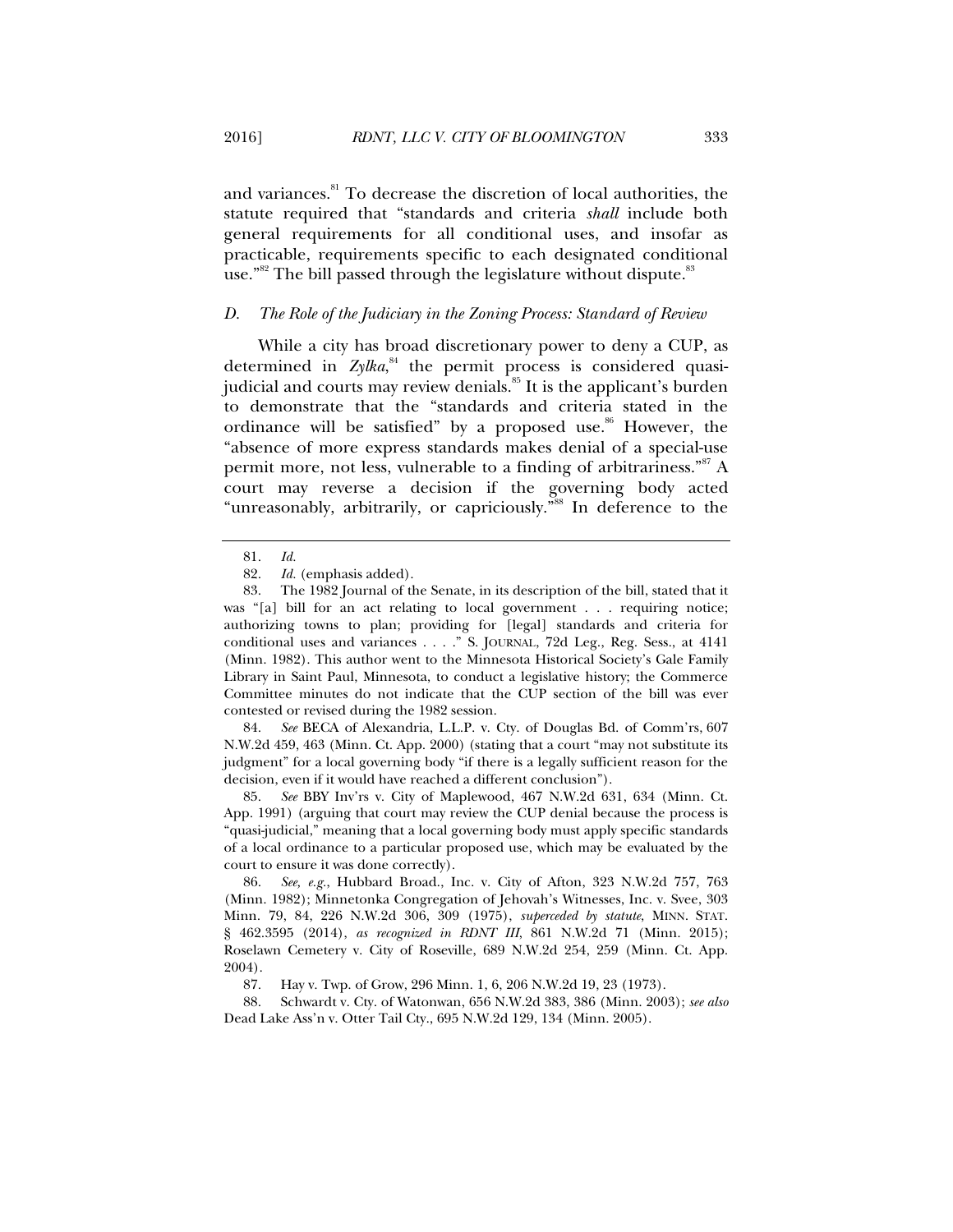legislature, $\frac{89}{9}$  a court's role is only to interpret a zoning ordinance and ensure that a local governing body "was not mistaken as to the applicable law."90 Zoning ordinances must be interpreted by their "plain and ordinary meaning and in favor of the property owner."<sup>91</sup> A court considers (1) whether a city provides "legally sufficient" reasons to deny a CUP and, if so, (2) whether the reasons have a "factual basis."<sup>92</sup>

Traffic concerns may be considered a "legally sufficient" reason to deny a CUP.<sup>93</sup> However, the Minnesota Supreme Court has emphasized that "traffic, in itself, is not injurious or harmful," and increased traffic is "far from the creation of a traffic hazard."<sup>94</sup> Even more, courts have held that zoning ordinances should not be used "as a primary means of regulating traffic or [an attempt] to reduce traffic congestion."95 For traffic concerns "to be considered

 91. Yang v. Cty. of Carver, 660 N.W.2d 828, 832 (Minn. Ct. App. 2003) (citing *Frank's Nursery Sales*, 295 N.W.2d at 608).

 92. C.R. Invs., Inc. v. Vill. of Shoreview, 304 N.W.2d 320, 325 (Minn. 1981); Molnar v. Cty. of Carver Bd. of Comm'rs, 568 N.W.2d 177, 181 (Minn. Ct. App. 1997); Trisko v. City of Waite Park, 566 N.W.2d 349, 352 (Minn. Ct. App. 1997) (stating review is limited to the reasons stated by the city).

 93. 1 SALKIN, *supra* note 64, § 7:9. While many zoning enabling acts in states borrowed "language from § 3 of the Standard State Zoning Enabling Act," which authorized "the adoption in zoning regulations which tend 'to lessen congestion in the streets,'" neither Minnesota's current enabling statute nor Minnesota's 1965 Municipal Zoning Act referred specifically to controlling traffic as within the police powers of the state. *Id.*; *see* MINN. STAT. § 462.351 (2014); Act of May 22, 1965, ch. 670, 1965 Minn. Laws 995 (codified as amended at MINN. STAT. § 462.351 (1966)). Minnesota's enabling act referred to the police powers broadly by stating that municipalities need to "promote the public health, safety, morals and general welfare." MINN. STAT. § 462.351.

 94. Minnetonka Congregation of Jehovah's Witnesses, Inc. v. Svee, 303 Minn. 79, 226 N.W.2d 306 (1975), *superseded by statute*, MINN. STAT. § 3595 (2014), *as recognized in RDNT III*, 861 N.W.2d 71, 78 (Minn. 2015) (recognizing the change to the burden of proof standard, but not neighborhood opposition); *see also* 83 AM. JUR. 2D *Zoning and Planning* § 845, Westlaw (database updated Nov. 2015) (stating adverse impact of traffic on neighborhood may be considered, but "should not be given great weight").

95. 1 KENNETH H. YOUNG, ANDERSON'S AMERICAN LAW OF ZONING § 7.09, at 749

 <sup>89.</sup> *But cf.* Big Lake Ass'n v. Saint Louis Cty. Planning Comm'n, 761 N.W.2d 487, 491 (Minn. 2009) (finding denials of CUPs receive less deference than approvals).

 <sup>90.</sup> Frank's Nursery Sales, Inc. v. City of Roseville, 295 N.W.2d 604, 608 (Minn. 1980); Vill. of Edina v. Joseph, 264 Minn. 84, 98, 119 N.W.2d 809, 815 (1962); *see also* Barton Contracting Co. v. City of Afton, 268 N.W.2d 712, 718 (Minn. 1978).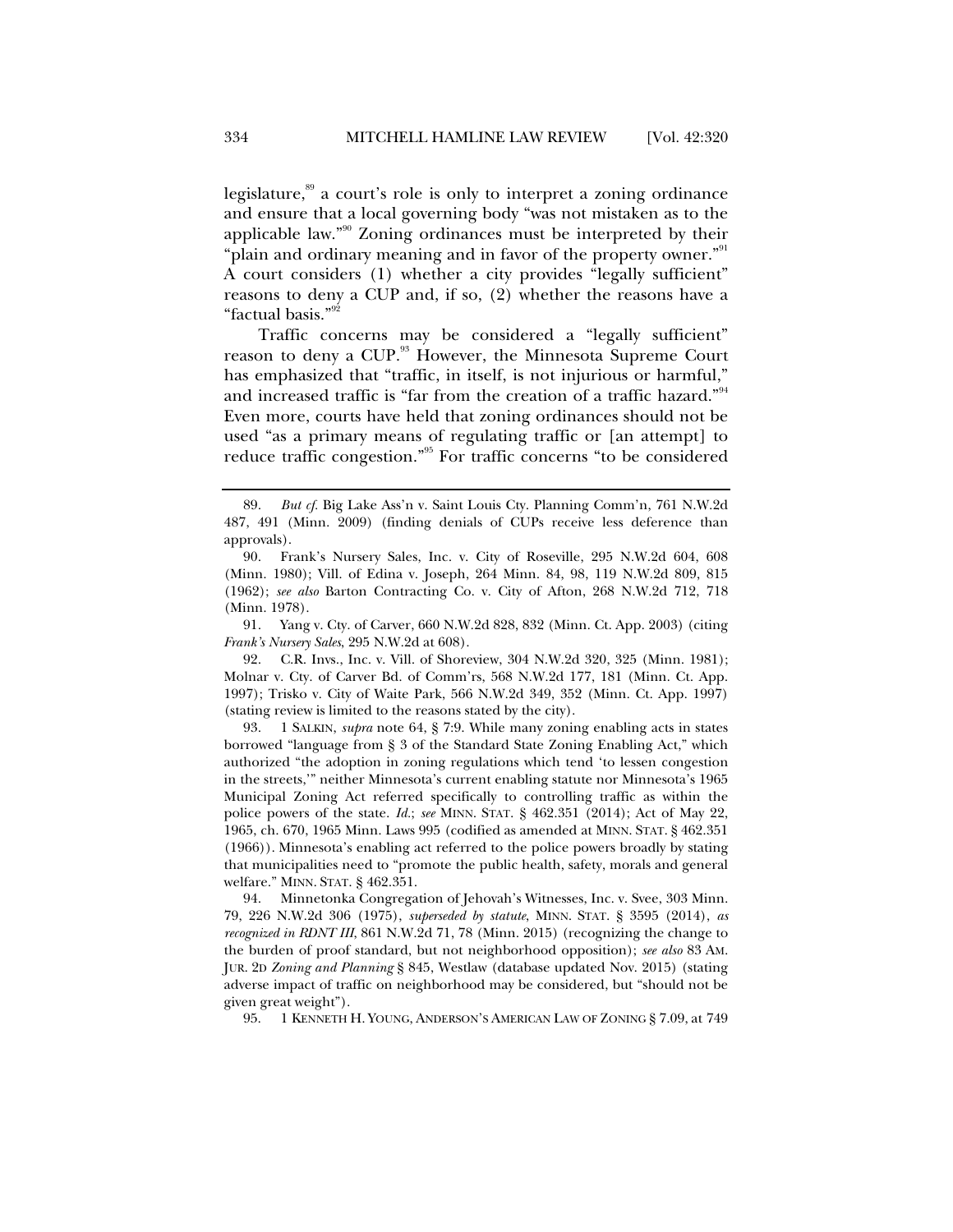evidence in favor of a [CUP] denial, [traffic] concerns must be concrete in nature, not vague concerns about future traffic."<sup>96</sup> The testimony cannot be "general statements about congestion" or "anecdotal comments" regarding traffic.<sup>97</sup> However, testimony is considered "concrete" if it addresses "existing, daily traffic problems"98 or reflects "actual observations of traffic congestion or potential traffic impact."<sup>99</sup>

Alone, neighborhood opposition testimony—based on traffic concerns or other potential problems—may not be considered a "sufficient factual basis" to deny a CUP application. $100$  It is undisputed that neighbors may express opposition.<sup>101</sup> However, the weight of neighborhood opposition in the decision process is limited. Arguably, Minnesota has a more rigorous standard for neighborhood opposition cases than other states, taking a more "suspicious" view of neighborhood opposition.<sup>102</sup> For instance, in *Chanhassen Estates Residents Ass'n v. City of Chanhassen*, the Minnesota Supreme Court held "non-specific testimony" that a "proposed McDonald's pose[d] potential traffic hazards" could not "rebut the city engineer's testimony that the intersection could handle the anticipated traffic."103 In this ruling, the court held that a CUP denial "must be based on something more concrete than neighborhood opposition and expressions of concern for public safety and welfare."104 Going even further, in *Northpointe Plaza v. City* 

<sup>(4</sup>th ed. 1996).

 <sup>96.</sup> RDNT, LLC v. City of Bloomington (*RDNT I*), No. 27-CV-12-791, 2012 WL 12139702, at \*9 (Minn. Dist. Ct. Dec. 18, 2012) (citing SuperAmerica Grp., Inc*.*, v. City of Little Canada 539 N.W.2d 264, 268 (Minn. Ct. App. 1995)); *see also Yang*, 660 N.W.2d at 833–34.

 <sup>97.</sup> RDNT, LLC v. City of Bloomington (*RDNT II*), No. A13-0310, 2014 WL 30382, at \*6 (Minn. Ct. App. Jan. 6, 2014), *aff'd*, 861 N.W.2d 71 (Minn. 2015) (quoting *Yang*, 660 N.W.2d at 834).

 <sup>98.</sup> *SuperAmerica Grp.*, 539 N.W.2d at 267–68.

 <sup>99.</sup> Bartheld v. Cty. of Koochiching, 716 N.W.2d 406, 413 (Minn. Ct. App. 2006).

 <sup>100.</sup> *See Yang*, 660 N.W.2d at 833–34.

 <sup>101.</sup> *See SuperAmerica Grp.*, 539 N.W.2d at 268.

 <sup>102.</sup> *See* Harold A. Ellis, *Neighborhood Opposition and the Permissible Purposes of Zoning*, 7 J. LAND USE & ENVTL. L. 275, 298 (1992).

 <sup>103. 342</sup> N.W.2d 335, 340 (Minn. 1984).

 <sup>104.</sup> *Id.; see also* C.R. Invs., Inc. v. Vill. of Shoreview, 304 N.W.2d 320, 325 (Minn. 1981); Luger v. City of Burnsville, 295 N.W.2d 609, 612 (Minn. 1980) ("Although neighborhood sentiment may be taken into consideration in any zoning decision, it may not constitute the sole base for granting or denying a given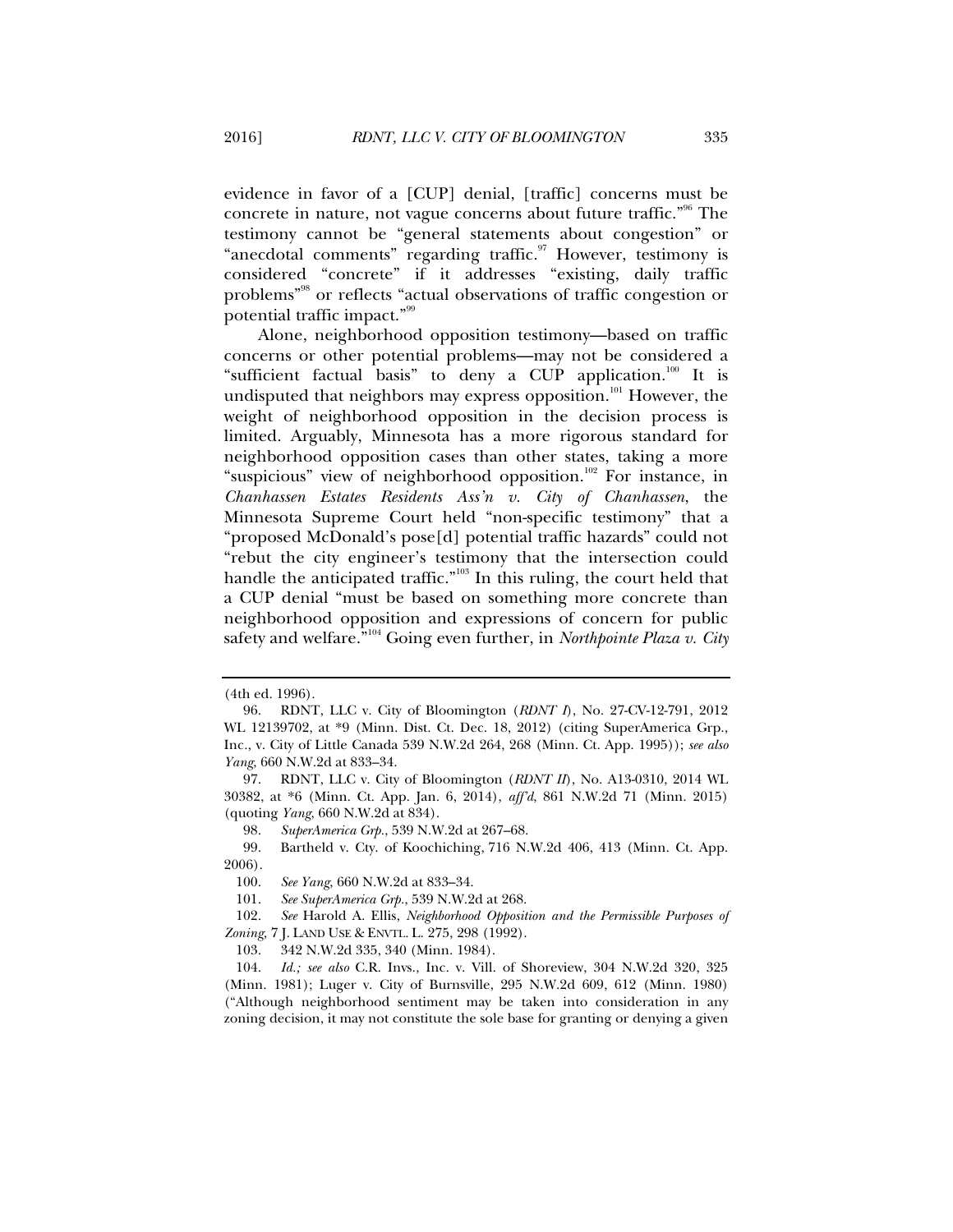*of Rochester*, the Minnesota Court of Appeals determined that neighborhood opposition based on traffic concerns was insufficient to deny a CUP to construct a gas station.<sup>105</sup> However, in *SuperAmerica Group, Inc., v. City of Little Canada*, the court of appeals found that expert testimony supporting neighborhood opposition testimony about traffic congestion was a legally sufficient basis to deny a CUP. $^{106}$ 

The courts' "suspicion" of neighborhood opposition testimony in these cases is highlighted by a comparison to the United States Supreme Court case *City of Cleburne, Texas v. Cleburne Living Center*. 107 Whereas "the Minnesota paradigm . . . seems to trigger presumption shifting, regardless of whether the motives of neighbors and decisionmakers were innocent," *Cleburne* only shifts the burden when there is a "showing" that the denial "was animated by illicit motives or impermissible purposes."108 Minnesota case law continues to maintain that neighborhood opposition alone cannot be grounds for CUP denial.<sup>109</sup>

Additionally, if a local governing body does not adequately consider proposed mitigating conditions that would bring a CUP application into compliance with a local ordinance, a CUP denial may be considered arbitrary and not based on a sufficient "factual basis."110 If a city bases a decision on neighborhood opposition testimony more than on the proposed mitigating conditions, a

a permit." (quoting Nw. Coll. v. City of Arden Hills, 281 N.W.2d 865, 869 (Minn. 1979))).

 <sup>105. 457</sup> N.W.2d 398, 401 (Minn. Ct. App. 1990), *aff'd*, 465 N.W.2d 686 (Minn. 1991).

 <sup>106.</sup> *SuperAmerica Grp.*, 539 N.W.2d at 268.

 <sup>107.</sup> Ellis, *supra* note 102, at 297 (citing City of Cleburne v. Cleburne Living Ctr., 473 U.S. 432 (1985)).

 <sup>108.</sup> *Id.* at 297–98.

 <sup>109.</sup> Minnesota case law maintains that neighborhood opposition may be considered as a factual basis if it is concrete and specific. Furthermore, *Chanhassen*  and additional cases emphasize that neighborhood opposition *alone* cannot be a factual basis for CUP denial. *See infra* Part IV.A.

 <sup>110.</sup> *Compare* C.R. Invs., Inc. v. Vill. of Shoreview, 304 N.W.2d 320, 325 (Minn. 1981) (plan to alleviate parking and traffic concerns was adequate), *and* Trisko v. City of Waite Park, 566 N.W.2d 349, 355–57 (Minn. Ct. App. 1997) (working with Department of Transportation to address traffic concerns considered adequate), *with In re* Application of Stuckmayer, No. A09-30, 2009 WL 4910053, at \*6 (Minn. Ct. App. Dec. 22, 2009) (local board ignored a proposed condition), *and* duCharme v. Otter Tail Cty. Bd. of Comm'rs, No. A08-0529, 2009 WL 1851445, at \*4–5 (Minn. Ct. App. June 30, 2009) (local board gave no reasons for denial).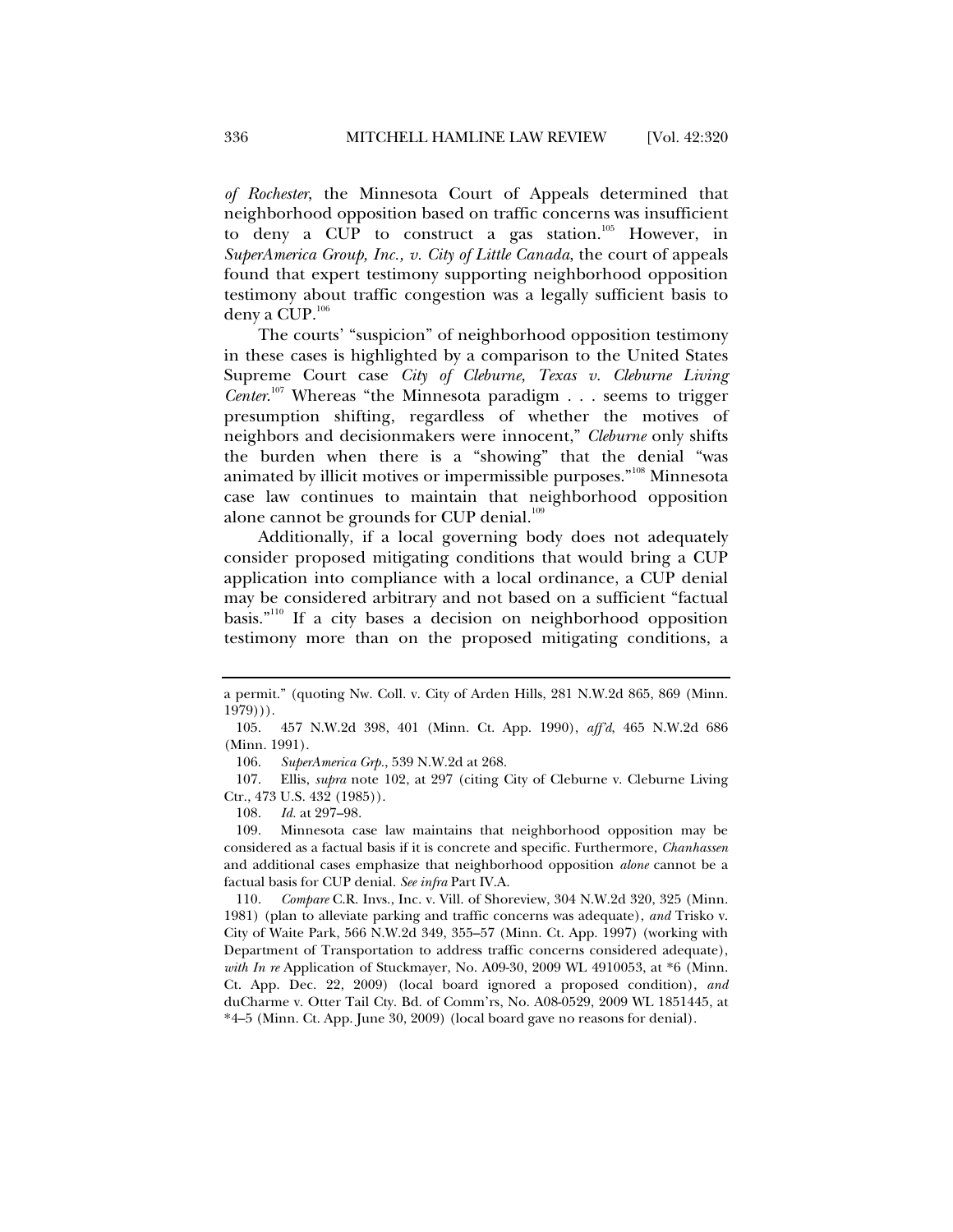court may find a CUP denial arbitrary.<sup>111</sup> In *Tri-City Paving, Inc. v. Cass County Planning Commission/Board of Adjustment*, for example, the Minnesota Court of Appeals held that "[i]f the board's findings were specific and factually supported in consideration of the conditions, its reasons for denial would survive our deferential review."<sup>112</sup>

Overall, Minnesota courts demonstrate a cautious approach to neighborhood opposition testimony serving as a "factual basis" for a CUP denial. Courts refuse to accept neighborhood opposition as (1) the sole "factual basis" for a CUP denial, and (2) the primary consideration over proposed mitigating conditions.

#### III. THE *RDNT* DECISION

#### *A. Facts and Procedure*

On September 27, 2011, RDNT, LLC (RDNT) applied to the City of Bloomington (City) for a CUP to add a three-story, sixtyseven unit assisted living facility to its Martin Luther Care Campus (Campus).113 Located along the Minnesota River, "[t]he [C]ampus is surrounded on its east, south, and west sides by dense woodlands."114 Traffic can only access the facility from the north by passing through a residential neighborhood.<sup>115</sup> As a care facility, "the  $[C]$ ampus is designated [as a] quasi-public" use.<sup>116</sup> The Campus already includes a 137-unit skilled nursing facility and a 117-unit assisted living facility.117 According to RDNT, the expansion would enable transitional care residents to "age in

 <sup>111.</sup> *See* Tri-City Paving, Inc. v. Cass Cty. Planning Comm'n/Bd. of Adjustment, No. A11-2054, 2012 WL 4475742, at \*6 (Minn. Ct. App. Oct. 1, 2012).

 <sup>112.</sup> *Id.* 

 <sup>113.</sup> *RDNT III*, 861 N.W.2d 71, 72–73 (Minn. 2015).

 <sup>114.</sup> *RDNT II*, No. A13-0310, 2014 WL 30382, at \*1 (Minn. Ct. App. Jan. 6, 2014), *aff'd*, 861 N.W.2d 71 (Minn. 2015).

 <sup>115.</sup> *Id.* ("Approximately 80 percent of the traffic to and from the campus is carried by 13th Avenue South. The remainder of the traffic to and from the campus is carried by East 100th Street, to the east of its intersection with 13th Avenue South."). Interestingly, the Campus—built "over 50 years ago" for elder care—preceded the residential neighborhood, which was later built on the Campus's subdivided excess land. As stated in RDNT's reply brief, "the residents moved into the Campus' neighborhood." Appellant's Reply Brief & Addendum at 13, *RDNT III*, 861 N.W.2d at 71 (No. A13-0310), 2014 WL 8392639, at \*13.

 <sup>116.</sup> *RDNT II*, 2014 WL 30382, at \*8.

 <sup>117.</sup> *RDNT III*, 861 N.W.2d at 73.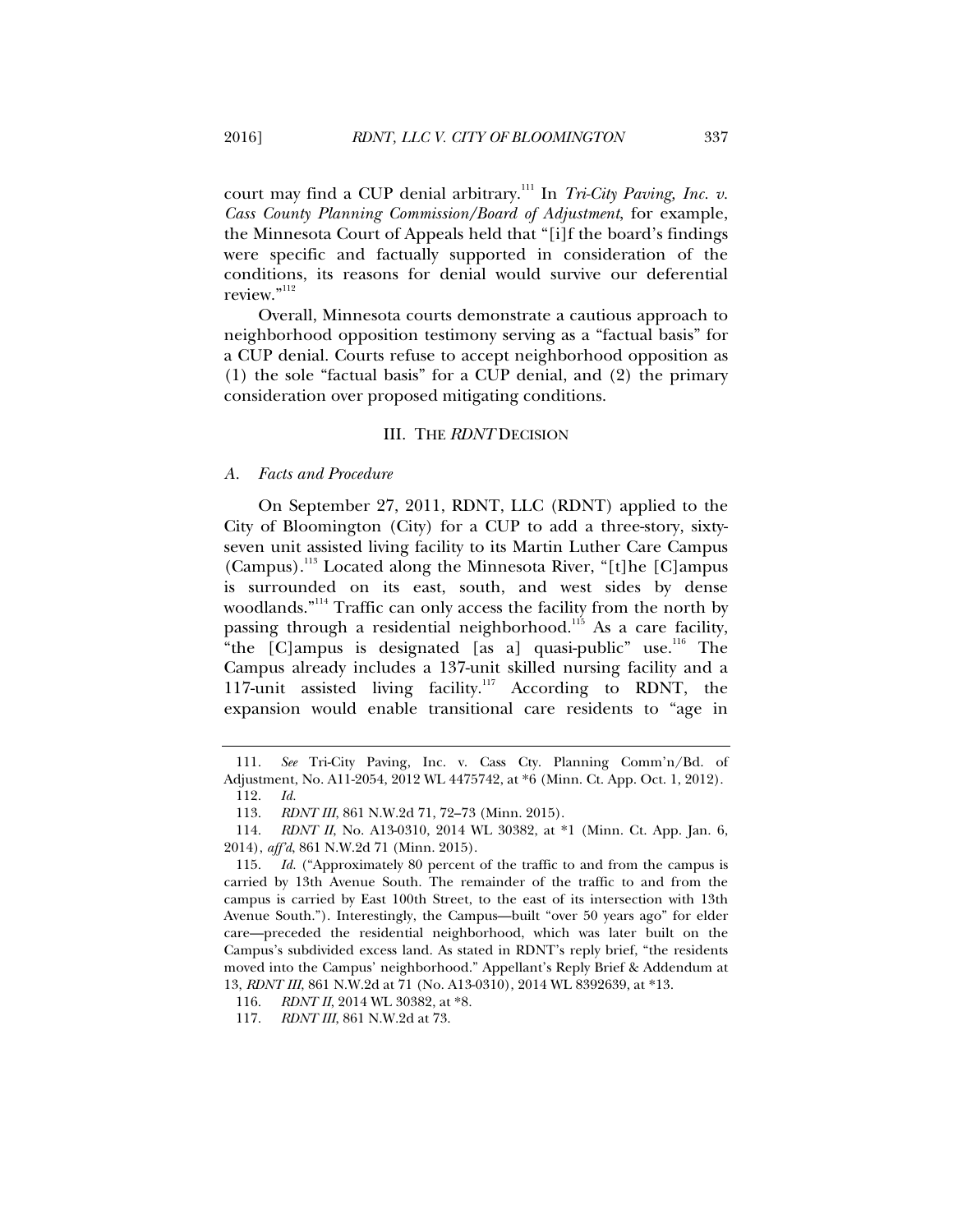place," allowing residents to transfer into assisted living without leaving the Campus.<sup>118</sup>

In November 2011, the Bloomington Planning Commission "unanimously voted to recommend denial of the [CUP] application" after neighborhood residents "voic[ed] concerns about increased traffic."119 After considering the Planning Commission's denial, expert traffic studies, and neighborhood opposition testimony, the City denied the CUP application, concluding that the proposed use violated the City's comprehensive plan and CUP ordinance.<sup>120</sup> The City reasoned that (1) the facility's size would be "incompatible with the scale and character of the surrounding low density, single family neighborhood;" (2) the traffic volume would be "injurious or otherwise harmful;" and (3) RDNT's traffic mitigation plan was "insufficient to avoid the injury, given the location and nature of the Campus."<sup>121</sup>

RDNT appealed to the Hennepin County District Court.<sup>122</sup> The court granted summary judgment to RDNT, ruling that the City "misapplied certain standards, misrepresented the impact of certain studies, and appeared to ignore evidence to the contrary" for each of the reasons asserted by the City.123 Moreover, the court

The following findings must be made prior to the approval of a conditional use permit: (1) The proposed use is not in conflict with the Comprehensive Plan; (2) The proposed use is not in conflict with any adopted District Plan for the area; (3) The proposed use is not in conflict with City Code provisions; (4) The proposed use will not create an excessive burden on parks, schools, streets, and other public facilities and utilities which serve or are proposed to serve the planned development; and (5) The proposed use will not be injurious to the surrounding neighborhood or otherwise harm the public health, safety and welfare.

 <sup>118.</sup> *Id.*

 <sup>119.</sup> *Id.*

 <sup>120.</sup> *Id.* at 73–74 ("By a vote of four to three, the City Council passed a resolution to deny RDNT's application for a conditional use permit."). The Bloomington City CUP Ordinance reads:

*Id.* (citing BLOOMINGTON, MINN., CODE OF ORDINANCES ch. 21, art. V, div. A, § 21.501.04(e) (2013)).

 <sup>121.</sup> *RDNT III*, 861 N.W.2d at 74–75.

 <sup>122.</sup> *Id.* at 75.

 <sup>123.</sup> *RDNT I*, No. 27-CV-12-791, 2012 WL 12139702, at \*8 (Minn. Dist. Ct. Dec. 18, 2012).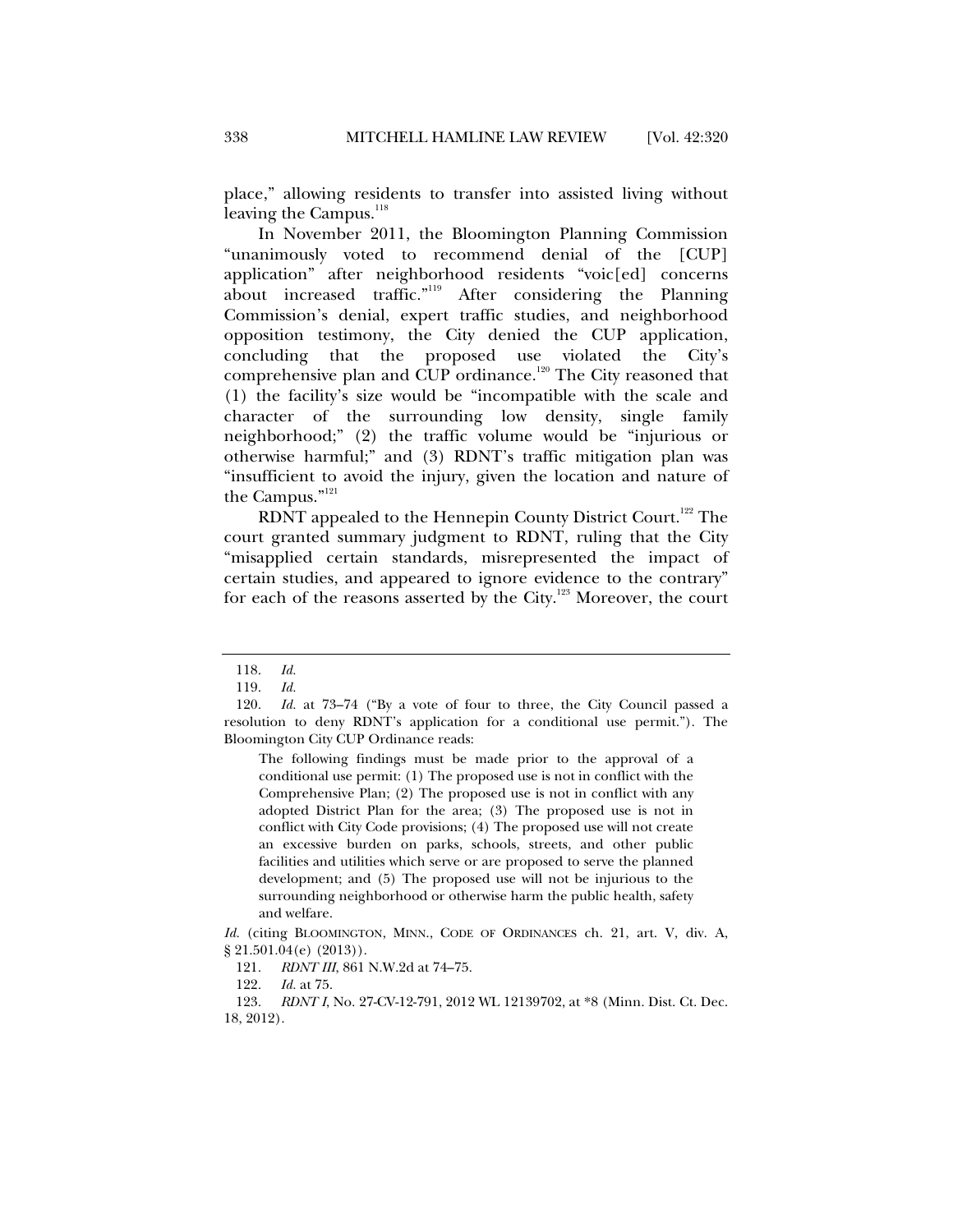held that City's denial "was based on analysis of inapplicable standards and improper overemphasis of certain statistics."<sup>1</sup>

The City appealed, and the Minnesota Court of Appeals reversed.<sup>125</sup> The court held that the city council acted within its discretion because violation of the City's comprehensive plan and the City's CUP ordinance constituted factually and legally sufficient reasons for a CUP denial.<sup>126</sup> In its reversal, the court relied on two factors. First, the court held that the proposed expansion violated the City's comprehensive plan because it constituted a "larger traffic generator" that was not "located adjacent to an arterial or collector street."127 Second, the court determined that the increased traffic from the proposed expansion would disturb the "character" of the surrounding "low-density neighborhoods" and injure the general welfare of the surrounding neighborhoods, in violation of the comprehensive plan and CUP ordinance.<sup>128</sup>

RDNT appealed, and the Minnesota Supreme Court granted review.<sup>129</sup> On review, RDNT argued two main points of contention: (1) whether the record supported the conclusion that increased traffic "would injure the surrounding neighborhood or otherwise harm the public health, safety and welfare," and (2) whether the City's denial was arbitrary because the City did not "suggest or impose mitigating conditions" or "adequately consider RDNT's proposed mitigating conditions."130 After considering the facts and the law, the Minnesota Supreme Court affirmed the court of

 128. *Id.* at \*9 ("The [C]ity cited three specific aspects of RDNT's expansion that would cause injury to the surrounding neighborhood. These three grounds are the same as those cited by the [C]ity with respect to the character of the surrounding low-density neighborhood. For the same reasons . . . stated above, we conclude that the city had both a legally and factually sufficient basis for denying RDNT's CUP application based on concerns for the health and welfare of the surrounding neighborhood.").

129. *RDNT III*, 861 N.W.2d 71, 75 (Minn. 2015).

130. *Id.* at 76, 78.

 <sup>124.</sup> *Id.* at \*9.

 <sup>125.</sup> *RDNT II*, No. A13-0310, 2014 WL 30382, at \*10 (Minn. Ct. App. Jan. 6, 2014), *aff'd*, 861 N.W.2d 71 (Minn. 2015).

 <sup>126.</sup> *Id.* at \*5, \*8–9.

 <sup>127.</sup> *Id.* at \*4 ("The comprehensive plan does not define the term 'larger traffic generator.' The plain meaning of the word 'larger' connotes a comparison in terms of size or quantity. Thus, the city is justified in comparing the traffic produced by the campus with the traffic produced by the residential neighborhood directly north of the campus.").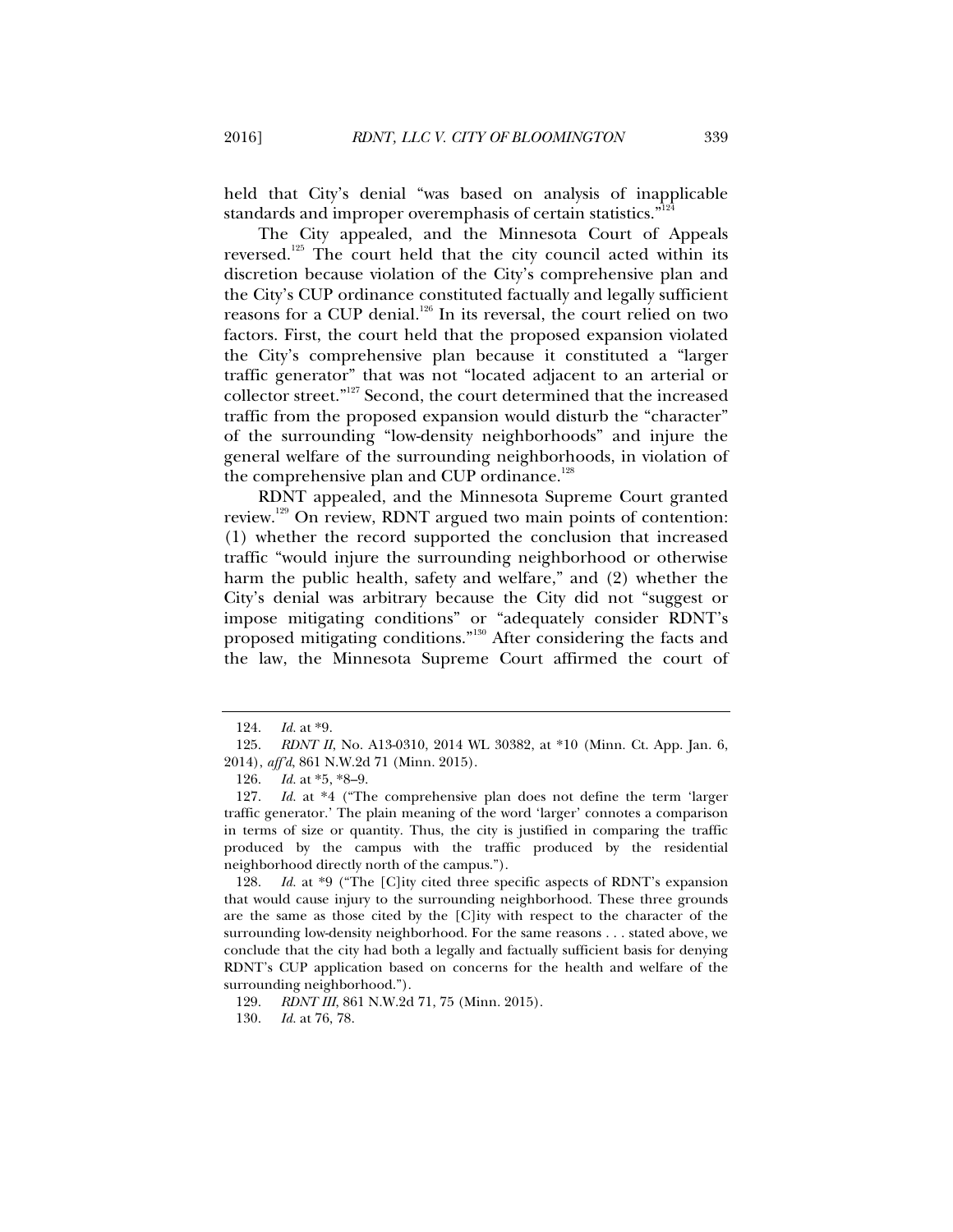appeal's decision, holding that the City acted within its discretion by denying RDNT a CUP. $^{131}$ 

#### *B. The Rationale of the Minnesota Supreme Court Decision*

The Minnesota Supreme  $Count^{132}$  limited review to determining whether there were "legally and factually sufficient" grounds to deny RDNT's CUP based on a violation of the City's CUP ordinance.<sup>133</sup> First, the court maintained that protecting "the public health or safety or the general welfare of the area affected or the community as a whole" has long been considered a legally sufficient reason to deny a CUP application.<sup>134</sup> Although suggesting that the "absence of more express standards makes denial of a special-use permit more, not less, vulnerable to a finding of arbitrariness,"135 the court concluded—without analysis—that violation of Bloomington's CUP ordinance was a legally sufficient reason to deny a CUP.<sup>136</sup>

Second, the court reasoned that there was a "sufficient factual basis" to conclude that the proposed use would harm the neighborhood because increased traffic volume would aggravate existing traffic problems.<sup>137</sup> Distinguishing its decision from *C.R. Investments, Inc. v. Village of Shoreview*,<sup>138</sup> the court found that unlike *C.R. Investments, Inc.*, neighborhood testimony "gave concrete testimony about how the increase in traffic would exacerbate existing traffic conditions."139 Specifically, the court emphasized the poor traffic behavior in the neighborhood:

 <sup>131.</sup> *Id.* at 79.

 <sup>132.</sup> Justice Christopher Dietzen did not partake in the court's decision. *Id.*  Justice G. Barry Anderson's concurring opinion accepts the majority's holding, but writes separately to raise concerns about "significant uncertainty in our statutory framework and confusion in our case law concerning the role of comprehensive plans." *Id.* (Anderson, J., concurring).

 <sup>133.</sup> *Id.* at 75 n.3 ("Not all of the reasons stated need to be legally sufficient and supported by the facts in the record." (quoting Hubbard Broad., Inc. v. City of Afton, 323 N.W.2d 757, 765 n.4 (Minn. 1982))).

 <sup>134.</sup> *Id.* at 76 (quoting Zylka v. City of Crystal, 283 Minn. 192, 196, 167 N.W.2d 45, 49 (1969)).

 <sup>135.</sup> *Id.* (quoting Hay v. Twp. of Grow*,* 296 Minn. 1, 6, 206 N.W.2d 19, 22–23  $(1973)$ .

 <sup>136.</sup> *Id.*

 <sup>137.</sup> *Id.* at 77.

 <sup>138. 304</sup> N.W.2d 320, 325 (Minn. 1981).

 <sup>139.</sup> *RDNT III*, 861 N.W.2d at 77.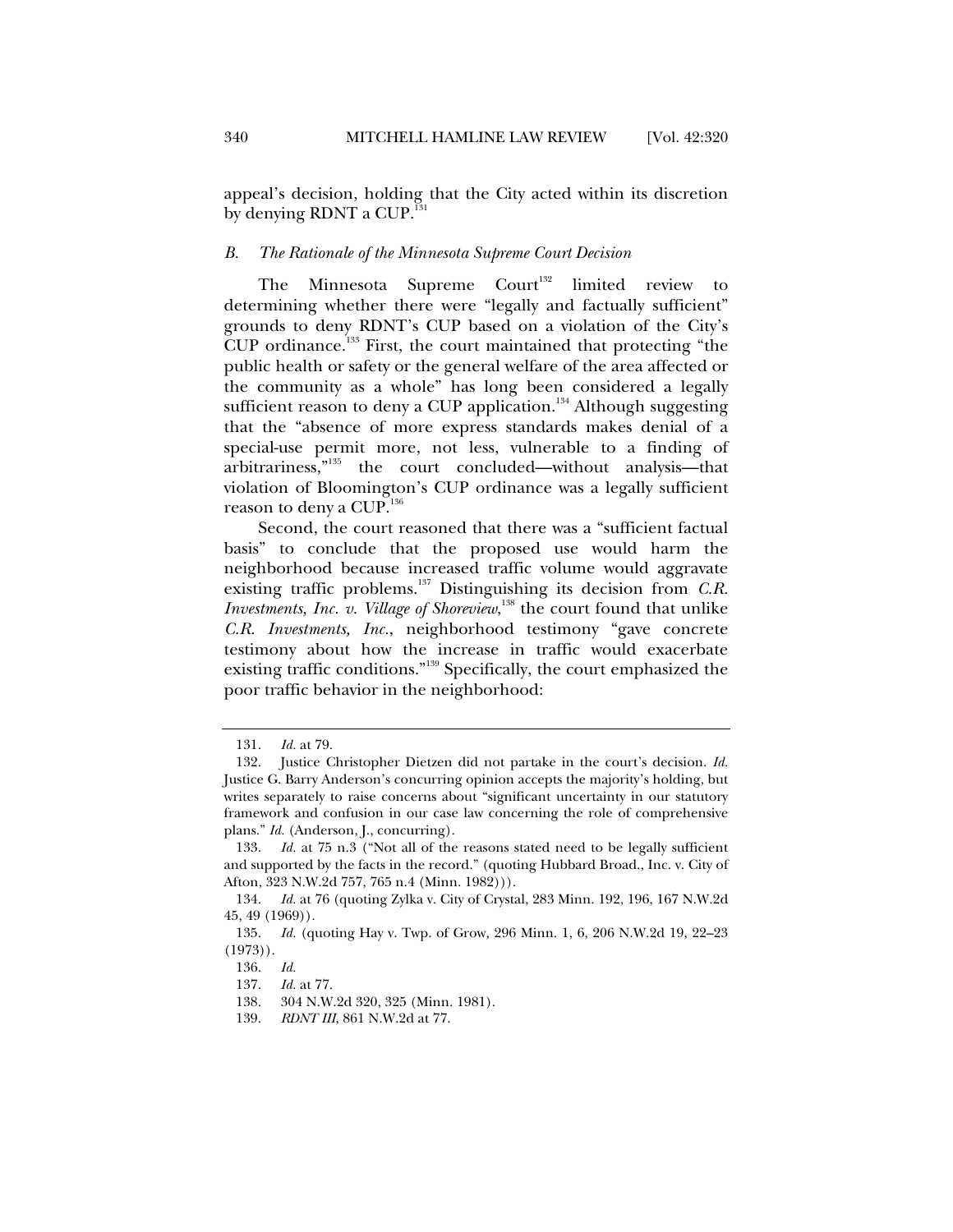For instance, one neighbor wrote about vehicles driving through crosswalks near the school, even though the crossing guards had their flags out. Another neighbor wrote about observing vehicles that sped and made Uturns. Yet another neighbor wrote about the incredible amount of "traffic and noise" due to the large number of delivery trucks, emergency vehicles, shuttle buses, passenger cars, and garbage vehicles.<sup>14</sup>

The court further distinguished its decision from *C.R. Investments, Inc.* based on the source of the neighborhood opposition and the degree of the traffic concern.<sup>141</sup> In *C.R. Investments, Inc.*, the court found that the "only evidence of a traffic control problem" was a "statement of one council member" who had been informed about "a problem existing at one intersection and his opinion that additional housing units might aggravate that problem.<sup> $\bar{v}^{142}$ </sup> However, in the present case, the court reasoned multiple residents raised traffic concerns at various locations.<sup>143</sup>

Further supporting its argument that the City had a "sufficient factual basis," the court distinguished its decision from *Chanhassen Estates Residents Ass'n v. City of Chanhassen*. 144 In *Chanhassen*, the Minnesota Supreme Court held that the CUP denial was arbitrary where the city engineer concluded that the "intersection could handle the traffic," but neighborhood opposition "only offered 'non-specific testimony that the proposed [use] pose[d] potential traffic hazards at [an] intersection.'"145 The city engineer in the present case also determined the city's "streets were not at capacity."146 In contrast to the city's arguments in *Chanhassen*, the City of Bloomington swayed the court through "specific evidence traffic studies, average street numbers, and neighborhood testimony . . . that the proposed use" would harm the general welfare of the neighborhood.<sup>147</sup> The court's reasoning linked projected increased traffic to negative impact on the

 <sup>140.</sup> *Id.*

 <sup>141.</sup> *Id.*; *see C.R. Invs., Inc.*, 304 N.W.2d at 325.

 <sup>142.</sup> *C.R. Invs., Inc.*, 304 N.W.2d at 325.

 <sup>143.</sup> *RDNT III*, 861 N.W.2d at 77.

 <sup>144.</sup> *Id.* (citing Chanhassen Estates Residents Ass'n v. City of Chanhassen, 342 N.W.2d 335, 340 (Minn. 1984))

 <sup>145.</sup> *Chanhassen*, 342 N.W.2d at 340.

 <sup>146.</sup> *RDNT III*, 861 N.W.2d at 77.

 <sup>147.</sup> *Id.*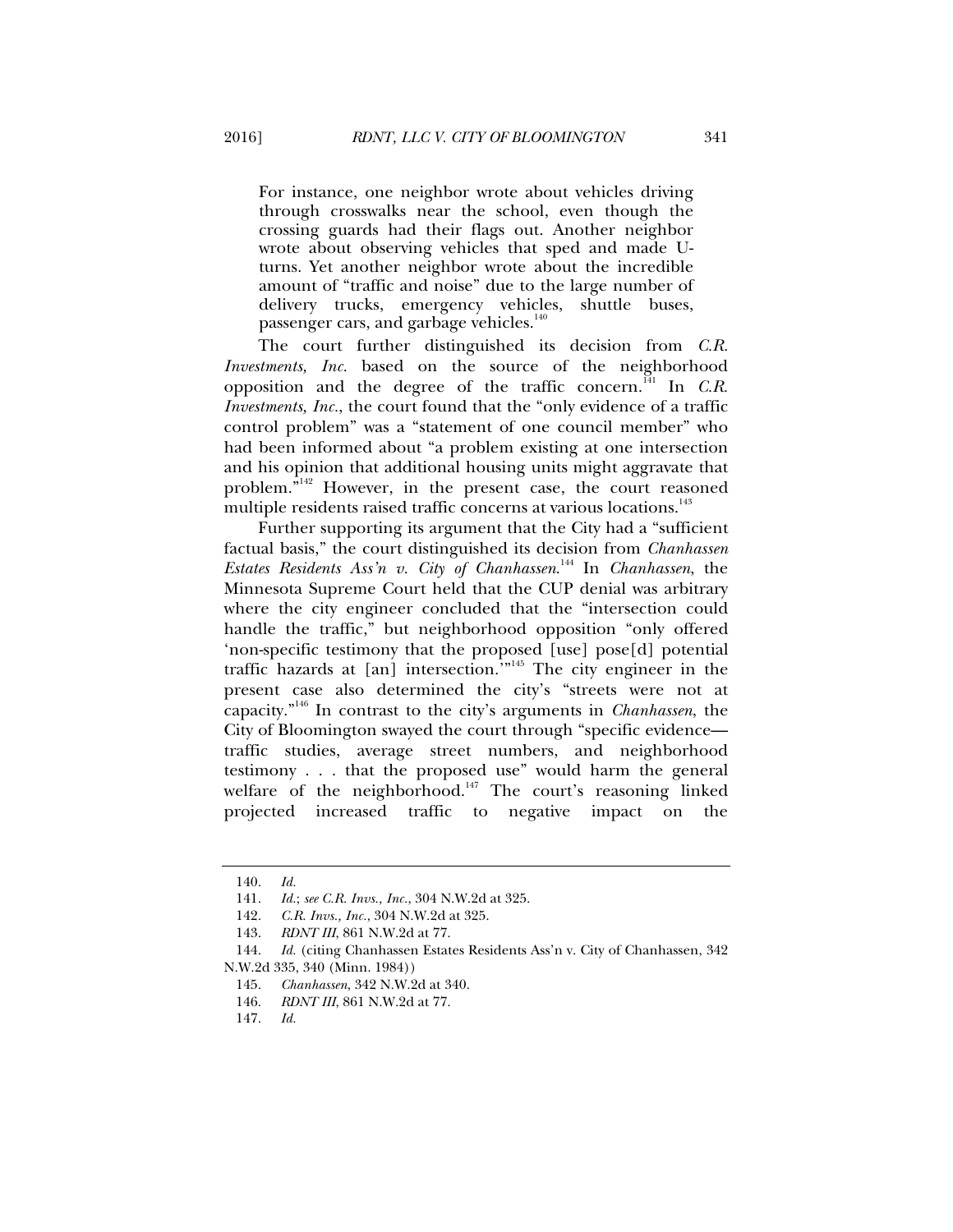neighborhood's future livability.<sup>148</sup> The court held that although "a *street* could physically handle more traffic," that did not mean "the *neighborhood* or the *public* could handle more traffic."149

Finally, the court rejected RDNT's argument that the City arbitrarily found RDNT's proposed mitigating conditions to be insufficient.150 In its reasoning, the court again distinguished its decision from *C.R. Investments Inc.*, where the Minnesota Supreme Court held a village council's decision arbitrary when it ignored the reasonable condition of adding "turn-around areas in . . . driveways" that would eliminate a traffic hazard.<sup>151</sup> In considering the added condition that eliminated the impact of increased traffic, the *C.R. Investments Inc.* court held that it could no longer find "evidence warranting an inference that the traffic aggravation would be 'substantial.'"<sup>152</sup> In *RDNT*, however, the court concluded that the traffic studies examining increased traffic volume "adequately considered" the proposed conditions by RDNT and showed that even with the conditions, traffic volume would still increase and therefore the conditions would "not alleviate the traffic concerns."153 The court did not differentiate between mitigating conditions that would decrease the *volume* of traffic and conditions that would minimize the *impact* of increased traffic.

Therefore, the court held that the City acted within its discretion to deny RDNT's CUP application because the City had a "legally and factually sufficient" reason.<sup>154</sup>

 <sup>148.</sup> *Id.* ("Not unreasonably, the City determined that street capacity alone was not dispositive as to whether an increase in traffic injures the neighborhood or otherwise harms the public health, safety, and welfare.").

 <sup>149.</sup> *Id.* (paraphrasing a city planner, "[T]his is not a capacity issue, it is a livability issue.").

 <sup>150.</sup> *Id.* at 78 (stating that section 462.3595 placed the burden on the applicant to show compliance with the ordinance and the City did not have the burden of proposing mitigating conditions).

 <sup>151.</sup> C.R. Invs., Inc. v. Vill. of Shoreview, 304 N.W.2d 320, 325 (Minn. 1981) ("The council had been informed, however, that the road could accommodate increased traffic, and appellant can eliminate any hazard from automobile backing onto the road by furnishing turn-around areas in the driveways.").

 <sup>152.</sup> *RDNT III,* 861 N.W.2d at 78 (quoting *C.R. Invs., Inc.*, 304 N.W.2d at 325).

 <sup>153.</sup> *Id.* at 78–79.

 <sup>154.</sup> *Id.* at 72.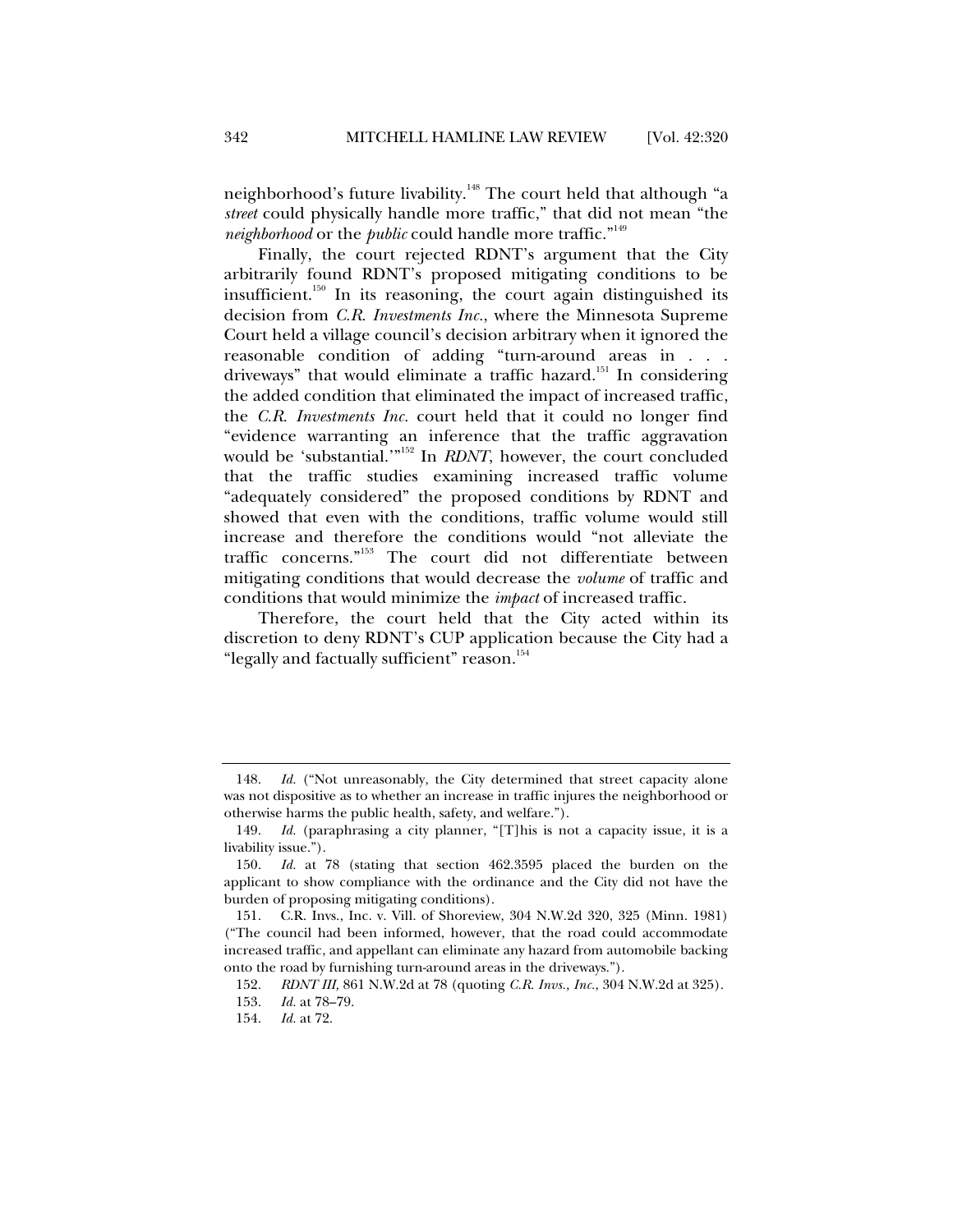#### IV. ANALYSIS

In error, the Minnesota Supreme Court (1) solely relied on neighborhood opposition to conclude that the traffic from the proposed use would harm the surrounding neighborhood's livability and (2) ignored material mitigating conditions proposed by RDNT to improve traffic impact. First, despite the court's emphasis that the problem was *not* capacity, but livability, only the neighborhood opposition testimony addressed livability.<sup>155</sup> Second, the court failed to consider RDNT's proposed conditions to minimize the impact of increased traffic by only interpreting conditions that would minimize traffic volume. $156$ 

Consequently, the court broadly expanded Minnesota law regarding what may be considered a "factually sufficient" basis for denying a CUP based on injurious traffic, lowering the burden of proof for municipalities and disregarding potential public value of a proposed use. The impact of this expanded municipal discretion in development may present undue barriers to the development of important quasi-public uses, such as care facilities for Minnesota's expanding elderly population.<sup>157</sup> The court's holding enforced a process that does not adequately consider the residential needs of the aging versus the needs of the powerful lobby of single-family homeowners. By conflating traffic impact and traffic volume, the court unfettered neighborhood opposition based on traffic concerns and deviated from the state's rigorous standard in considering neighborhood opposition.

#### *A. Neighborhood Opposition to Traffic Impact*

Even accepting the court's conclusion that the neighborhood opposition evidence was "concrete" and based on existing, daily traffic problems, the court cannot rely on these statements alone to support the claim that traffic would harm the neighborhood.<sup>158</sup> In

 <sup>155.</sup> *Id.* at 77.

 <sup>156.</sup> *Id.* at 78–79; *see C. R. Invs., Inc.*, 304 N.W.2d at 325.

 <sup>157.</sup> *QuickFacts*, U.S. CENSUS BUREAU, http://www.census.gov/quickfacts/table /PST045214/27 (last visited Feb. 6, 2016) (showing that from 2010 to 2014, the number of Minnesotans over the age of sixty-five increased from 12.9 to 14.3 percent).

 <sup>158.</sup> *See* Chanhassen Estates Residents Ass'n v. City of Chanhassen, 342 N.W.2d 335, 340 (Minn. 1984) (holding a valid denial of a CUP requires more than non-specific testimony, such as mere neighborhood opposition or concern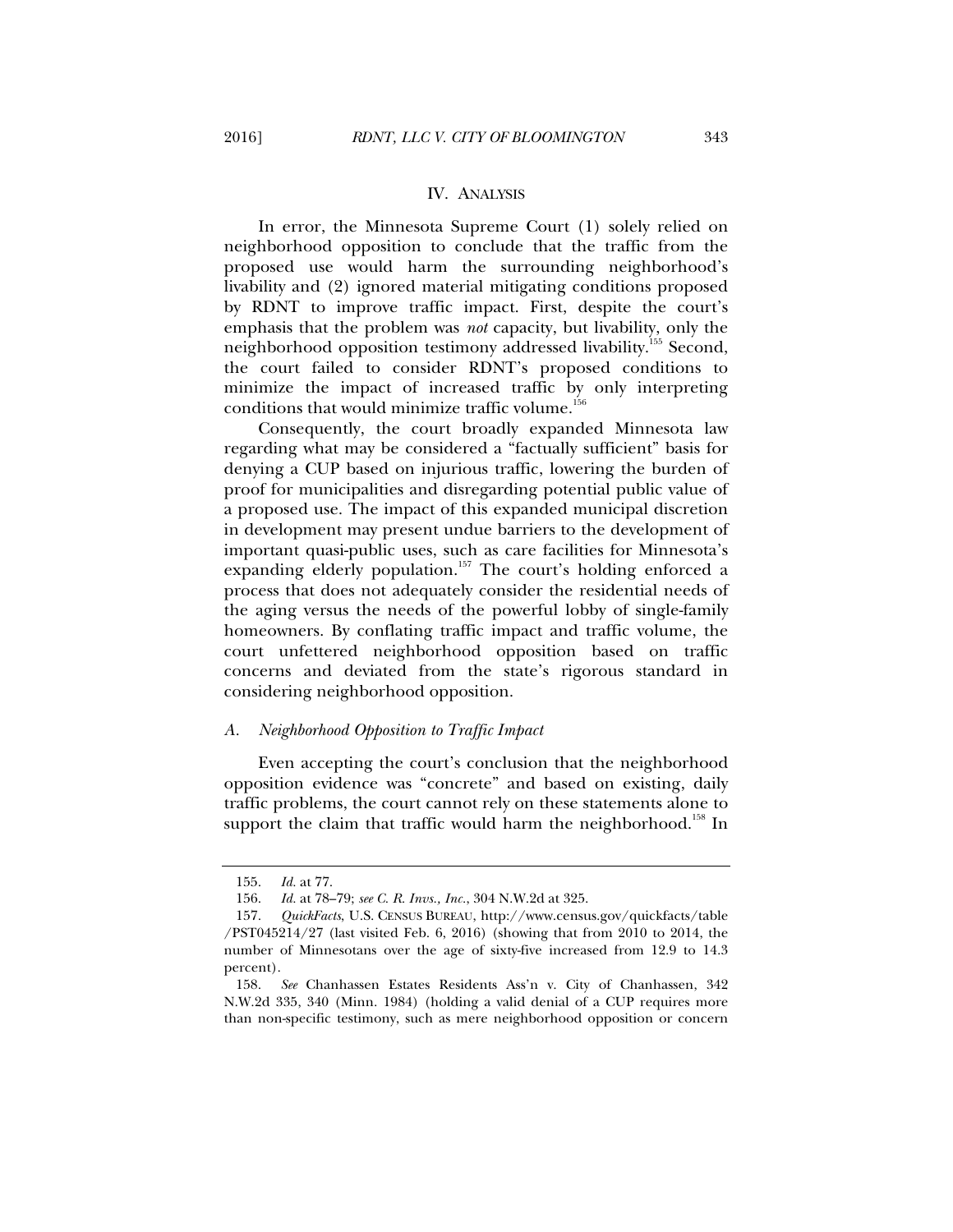*RDNT*, the Minnesota Supreme Court held that expert traffic studies adequately considered the increase in traffic and the inability of the proposed mitigating conditions to alleviate the amount of traffic.<sup>159</sup> However, the Minnesota Supreme Court did not consider whether the expert traffic studies, or other evidence, confirmed the neighborhood observations regarding the current impact of traffic.<sup>160</sup>

The Minnesota Supreme Court distinguished its decision from *Chanhassen Estates Residents Ass'n v. City of Chanhassen* to demonstrate the authority of the neighborhood opposition testimony.161 The court distinguished the cases based on the degree of strength of neighborhood opposition testimony and expert testimony.162 In *Chanhassen*, the neighborhood opposition was weak, based on "non-specific" concerns for the general welfare.<sup>163</sup> The minimal expert testimony regarding the street's capacity overrode the weaker neighborhood opposition testimony.<sup>164</sup> However, in *RDNT*, the neighborhood opposition was strong, based on multiple accounts of specific concerns about public safety and nuisance.<sup>165</sup> Unlike in *Chanhassen*, the extensive expert testimony regarding traffic volume in *RDNT* did not override the well-asserted neighborhood opposition because, according to the court, *any*  increase in volume would exacerbate existing livability concerns.<sup>166</sup> *Chanhassen* established that neighborhood opposition *may* be considered if the testimony is concrete and specific. However, *Chanhassen* did not help clarify the type and degree of expert testimony needed to support or deny a CUP. Subsequent case law

165. *Id.* 

for public safety).

<sup>159</sup>*. RDNT III*, 861 N.W.2d at 73–74.

 <sup>160.</sup> *See id.* at 77 (explaining that the City appropriately relied on "traffic studies, average street numbers, and neighborhood testimony—to conclude that the proposed use would nonetheless injure or otherwise harm the neighborhood").

 <sup>161.</sup> *Id.* 

 <sup>162.</sup> *See id.*

 <sup>163.</sup> *See id.*

 <sup>164.</sup> *See id.*

 <sup>166.</sup> *See id.* at 79 ("Even if URS's estimates regarding traffic generation and the [Transportation Demand Management Program's] effectiveness were accurate, the expansion would still add over 100 daily trips. Thus, the City had a reasonable factual basis to determine that the proposal would not alleviate the traffic concerns.").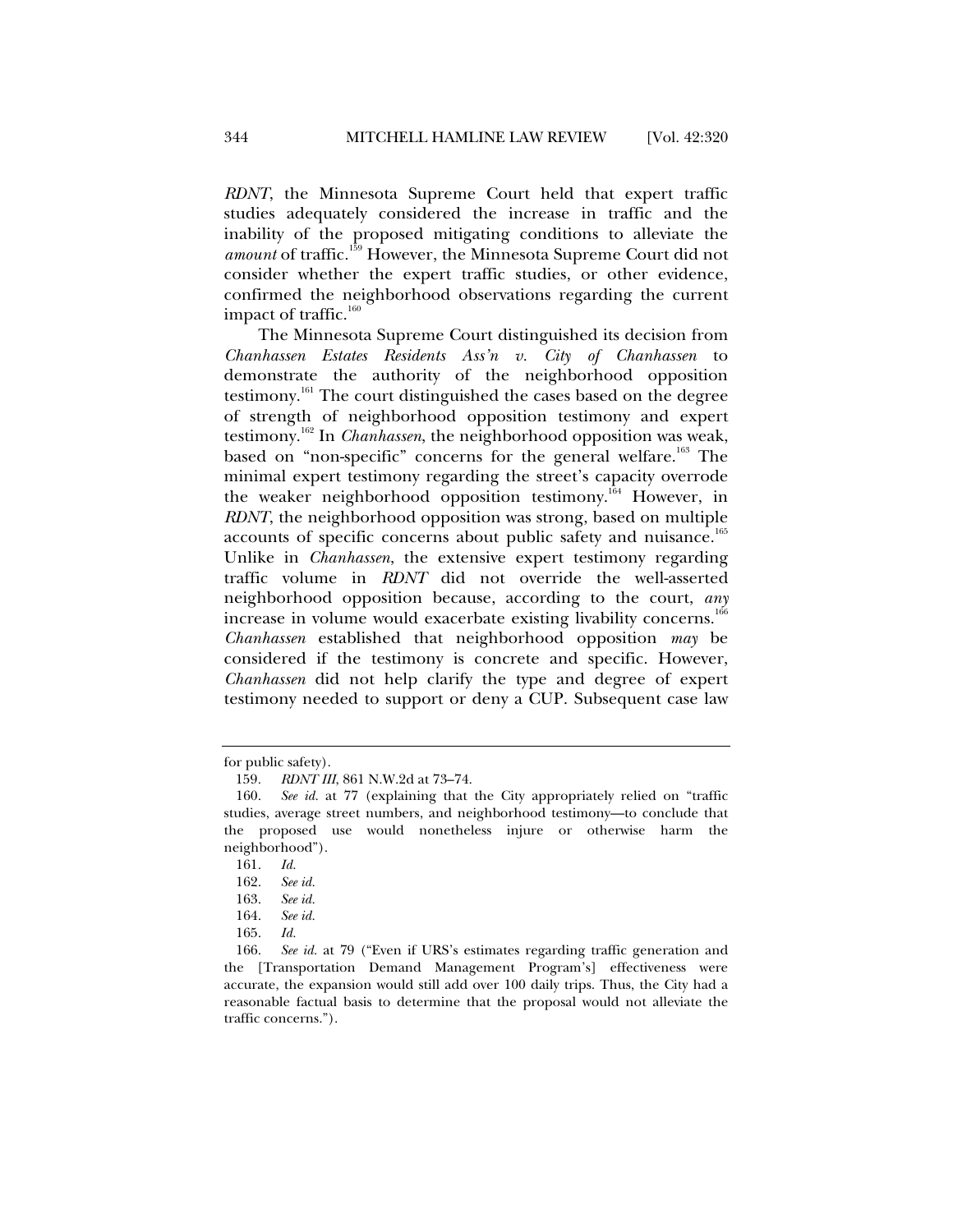helps clarify the relationship between neighborhood opposition and expert testimony; the Minnesota Supreme Court did not analyze this law.<sup>167</sup>

Even if traffic testimony is specific, Minnesota courts maintain a "suspicious" attitude toward neighborhood opposition.<sup>168</sup> Although "municipalities *may* consider bordering residents' concerns to zoning issues," the neighborhood opposition needs to be "specific *and* backed by other concrete evidence."<sup>169</sup> In other words, the law states that if there is neighborhood opposition testimony about a given concern, there needs to be something to substantiate the specific claims. In this respect, *RDNT* departs from precedent. For example, in *SuperAmerica Group, Inc. v. City of Little Canada*, expert testimony directly confirmed residents' observations about long delays resulting from existing traffic congestion at one intersection.170 In *SuperAmerica*, the court focused on the expert's conclusions regarding the impact of the traffic congestion—not traffic volume alone—to conclude the proposed use would harm the public's general welfare. $171$ 

However, in *RDNT*, neighborhood opposition was the sole evidence of traffic *harming* the neighborhood in the court's rationale.172 This represents a misstep in Minnesota law surrounding CUPs. Although neighborhood opposition may be

 <sup>167.</sup> Yang v. Cty. of Carver, 660 N.W.2d 828, 833 (Minn. Ct. App. 2003) (allowing cities to consider neighborhood opposition if it is based on concrete information).

 <sup>168.</sup> *See* Ellis, *supra* note 102, at 297–98.

 <sup>169.</sup> Hanson v. Cty. of Carver Bd. of Comm'rs, No. A05-2047, 2006 WL 2598283, at \*3 (Minn. Ct. App. Sept. 12, 2006) (emphasis added); *see also* Swanson v. City of Bloomington, 421 N.W.2d 307, 313 (Minn. 1988); *Yang*, 660 N.W.2d at 833 (claiming that the neighborhood opposition testimony was "insufficiently concrete to substantiate a finding that the proposed use would create excess traffic"); SuperAmerica Grp., Inc. v. City of Little Canada, 539 N.W.2d 264, 267 (Minn. Ct. App. 1995).

 <sup>170. 539</sup> N.W.2d at 268 (describing expert testimony that supported claims, albeit potentially exaggerated claims, of traffic congestion at the intersection: "(1) making a left turn from the site onto Little Canada Road was extremely difficult, and often impossible, due to traffic congestion; (2) many vehicles had to wait two cycles at the stoplight before completing a turn . . .").

 <sup>171.</sup> *Id.* It is unclear whether the gas station proposed any mitigating conditions to alleviate the burden of increased traffic; mitigating conditions were not discussed in the opinion. *See id.*

 <sup>172.</sup> *RDNT III*, 861 N.W.2d 71, 77 (Minn. 2015).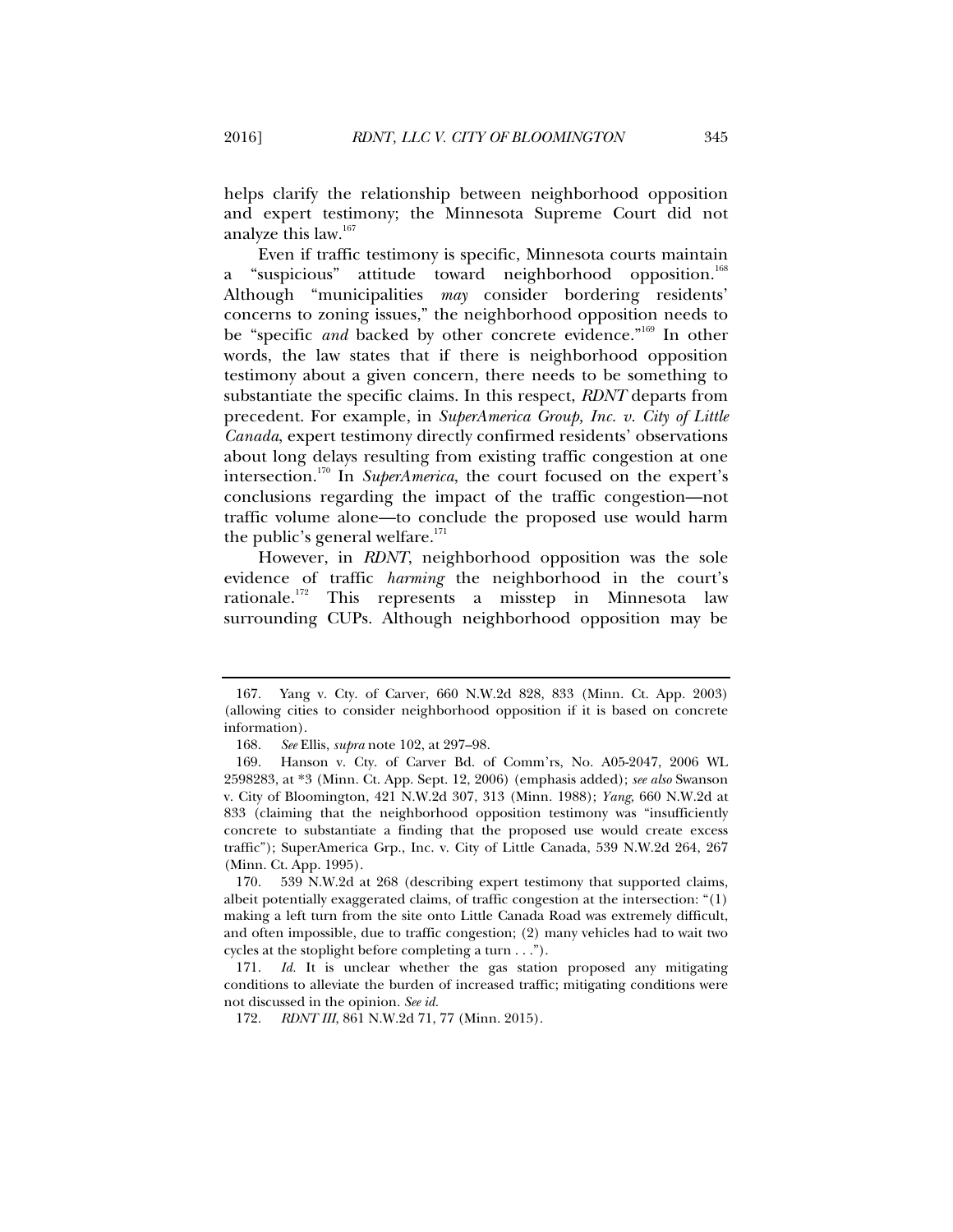considered, it must also be confirmed by other evidence.<sup>173</sup> The Minnesota Supreme Court held that "traffic studies" and "average street numbers" were sufficient evidence to support the neighborhood opposition testimony.174 However, the court's analysis of the expert studies focused solely on increased volume of traffic. For example, the court considered only "trip generation rates" and the "daily number of trips."175 Thus, the *RDNT* court, unlike the Minnesota Court of Appeals in *SuperAmerica,* relied on specific neighborhood opposition, but no "other concrete evidence" regarding the impact of traffic. $176$ 

Ultimately, the *RDNT* court's rationale expands the ability of neighborhood opposition to influence CUP denials. Conflating capacity and livability traffic concerns in considering neighborhood opposition testimony undermines a long history of balancing the interests of homeowners and developers. Predictability comes from limits on discretion, which may strengthen a developer's ability to plan in accordance with zoning law. Furthermore, predictability enables developers to create mitigating conditions to improve the impact of traffic. Because new development will likely increase the volume of traffic, the real concern should be about the impact of development on traffic and the ability of the developers to mitigate the impact of increased volume and alleviate the burdens of existing traffic concerns.

#### *B. RDNT's Proposed Mitigating Conditions to Improve Livability*

The Minnesota Supreme Court erred by only considering RDNT's proposed mitigating conditions that would reduce traffic volume and not considering proposed improvements that sought to manage the impact of traffic. The court considered the Campus's Transportation Demand Management Program (TDMP) to determine whether the proposed mitigating conditions would exacerbate existing traffic concerns.177 Similar to the court's reliance on increased trip volume by the expert studies, the court

 <sup>173.</sup> *See supra* note 169 and accompanying text.

 <sup>174.</sup> *RDNT III*, 861 N.W.2d at 77.

 <sup>175.</sup> *Id.* at 73–74, 76.

 <sup>176.</sup> The court did consider the city's engineer's *opinion* "that the public tends to complain once traffic increases to 1,000 trips per day on such a street. Thus . . . there is a factual basis in the record . . . ." *Id.* at 76.

 <sup>177.</sup> *Id.* at 78.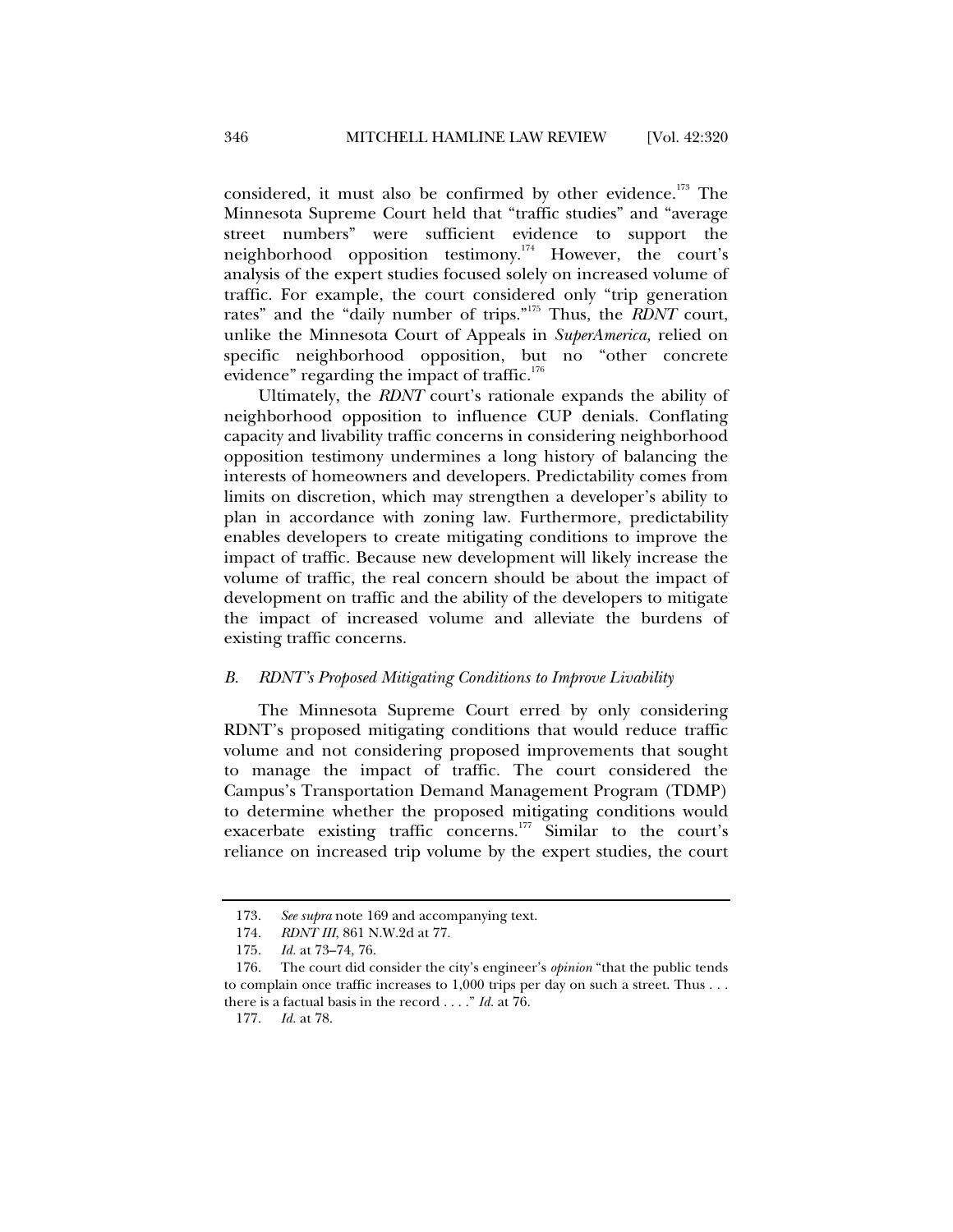focused specifically on the "measures designed to reduce the number of new and existing trips generated by the Campus" in analyzing the TDMP.<sup>178</sup>

Although the court emphasized that the neighborhood's concerns about livability were paramount, the court did not analyze RDNT's attempts to improve livability.179 Unlike in *C.R. Investments Inc.*, where the court analyzed whether "turn-around areas in . . . driveways" constituted a "reasonable condition" that would eliminate a traffic hazard, the *RDNT* court did not consider conditions that sought to improve the impact of traffic on the surrounding neighborhood.<sup>180</sup> For example, the court did not evaluate the City's consideration of conditions that sought to improve parking, disperse traffic, slow traffic, and improve driving.<sup>181</sup> Furthermore, distinct from the TDMP, RDNT proposed a "Good-Neighbor Policy" to address the impact of traffic on surrounding streets.<sup>182</sup> The policy involved "constructing speed bumps at the facility entrances, encouraging and requiring all employees to obey traffic laws, working with Google to achieve more accurate and direct online directions, replacing vendors who violate the TDMP policies, and retaining a traffic expert to monitor the success of its policies."<sup>183</sup> However, there was no analysis suggesting why these proposed conditions would be inadequate to make the traffic less harmful. Thus, the court did not complete its

 <sup>178.</sup> *Id.* at 74.

 <sup>179.</sup> *Id.* at 77. However, the Minnesota Court of Appeals did address the "Good Neighbor Policy" in its opinion; it held that "RDNT already was required by a pre-existing CUP to accommodate all vehicles at its facility 'without on-street parking,' and the record indicates that the campus was unable to comply with this condition." *RDNT II*, No. A13-0310, 2014 WL 30382, at \*7 (Minn. Ct. App.), *aff'd,* 861 N.W.2d 71 (Minn. 2015). The court of appeals appropriately considered the "Good Neighbor Policy," which moved beyond traffic volume and relates to the impact of parking in the residential neighborhood. *See id.* It is unclear whether the other asserted mitigating conditions were addressed by the court of appeals. *See id.* 

 <sup>180.</sup> *Compare RDNT III*, 861 N.W.2d at 78–79, *with* C.R. Invs., Inc. v. Vill. of Shoreview, 304 N.W.2d 320, 325 (Minn. 1981).

 <sup>181.</sup> To minimize traffic volume, RDNT offered to "expand the scope of its [TDMP] to include, amongst other things, cash incentives for carpooling employees, public-transit incentives for visitors, combined vendor deliveries, and consolidated delivery times." Brief & Addendum of Amicus Curiae Ebenezer Society at 7, *RDNT III*, 861 N.W.2d 71 (Minn. 2015) (No. A13-0310), 2014 WL 8392645, at \*7 [hereinafter Brief of Ebenezer Society].

 <sup>182.</sup> *Id.*

 <sup>183.</sup> *Id.*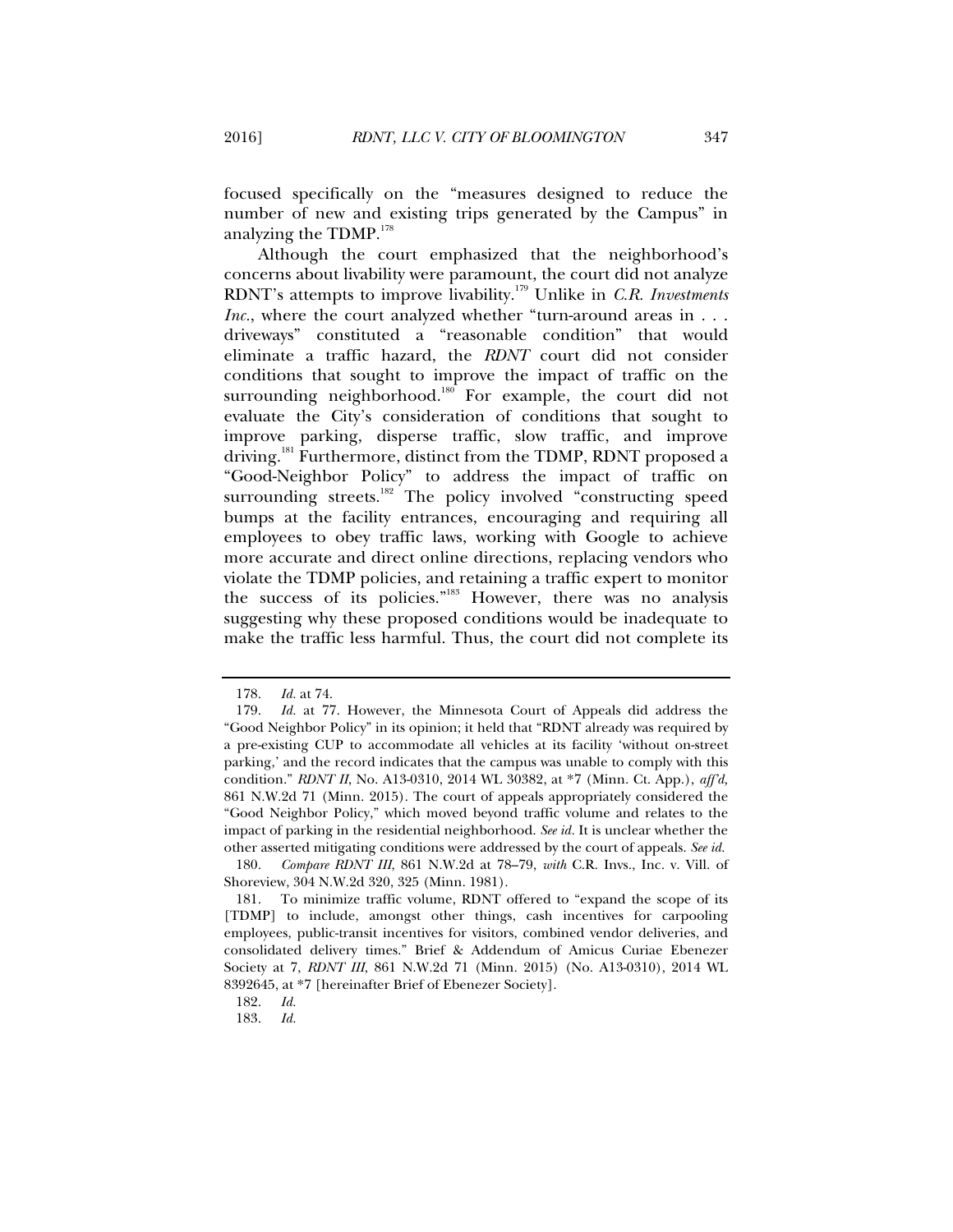analysis to determine whether the City denied the permit arbitrarily.

Because the court did not consider whether mitigating conditions addressed the neighborhood traffic concerns, this case is similar to *Northpoint Plaza v. City of Rochester* and *Tri-City Paving*. 184 In both of these cases, the courts held that the city's CUP denial was arbitrary when the city's decision was based on neighborhood opposition and not based on the consideration of new mitigating conditions proposed by a developer to meet the city's demands.<sup>185</sup> In *Northpoint Plaza*, the city denied a CUP based on neighborhood opposition, even after the developer "altered its plans so as to comply with all respondent's requirements."186 In a somewhat different case, *Tri-City Paving*, the city imposed conditions on a developer to "mitigate the negative effects of the noise, dust, and trucks, included a 40 mile-per-hour speed limit, road management for damage and dust, and operation within limited hours."187 The court held in *Tri-City Paving* that the city's decision was arbitrary when it denied the CUP despite the developer's alteration of its development plan to accommodate the imposed conditions.<sup>188</sup>

In *RDNT*, although the City did not impose the mitigating conditions at issue, RDNT took it upon itself to adapt its development plan to address neighborhood traffic concerns.<sup>189</sup> Nonetheless, the neighborhood opposition in *RDNT* trumped consideration of mitigating conditions, just as in the CUP decisions

187. *Tri-City Paving*, 2012 WL 4475742, at \*4.

 <sup>184.</sup> *See* Tri-City Paving, Inc. v. Cass Cty. Planning Comm'n/Bd. of Adjustment, No. A11-2054, 2012 WL 4475742 (Minn. Ct. App. Oct. 1, 2012); Northpointe Plaza v. City of Rochester, 457 N.W.2d 398 (Minn. Ct. App. 1990), *aff'd*, 465 N.W.2d 686 (Minn. 1991).

 <sup>185.</sup> *Tri-City Paving*, 2012 WL 4475742, at \*5; *Northpointe Plaza*, 457 N.W.2d at 404.

 <sup>186.</sup> *Northpointe*, 457 N.W.2d at 401 ("The minutes of the common council meeting for January 21, 1986, reflect that Superamerica had altered its plans so as to comply with all respondent's requirements, but that there was still considerable opposition to the CUP.").

 <sup>188.</sup> *See id.* ("Because the board's first finding does not address how the proposed CUP conditions would not satisfy the stated concerns in the finding and because the finding is otherwise not supported by the record, we must deem the finding arbitrary.").

 <sup>189.</sup> Brief of Ebenezer Society, *supra* note 181, at \*7. To mitigate traffic concerns, RDNT offered to decrease the total number of units in expansion, reduce the building story levels, and increase the set-back, and provided photo simulation to show sightlines would not be affected. *Id.*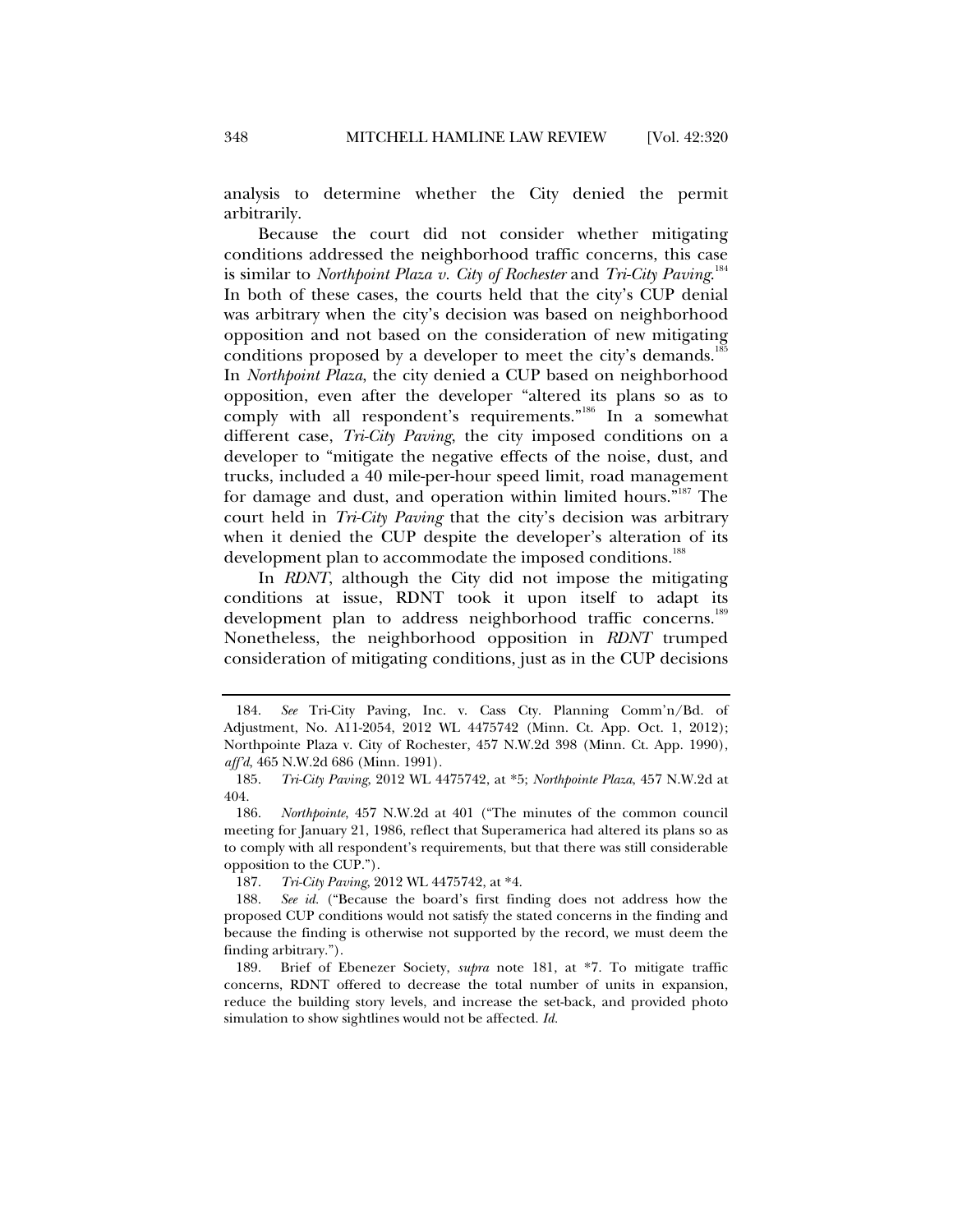that brought about *Tri-City Paving* and *Northpoint Plaza*, where CUP denials were found to be arbitrary.<sup>190</sup> Thus, the Minnesota Supreme Court failed to consider the proposed mitigating conditions as a whole.

#### *C. Impact on Future Decisions and Care Services*

RDNT's proposed expansion served a quasi-public function by providing services to a growing, vulnerable population, which illuminates the importance of substantiating neighborhood opposition testimony in CUP cases. For instance, *RDNT* is similar to *Hanson v. County of Carver Board of Commissioners* where the court held that a proposed expansion of a current use could exacerbate existing traffic concerns resulting from increased volume of traffic, which could suffice as a legitimate basis for denial.<sup>191</sup> However, equating *RDNT* to *Hanson* risks equating the nuisances of a mining facility to the inconveniences of an elder care facility. While the legal standard is the same for both cases, the context of a care facility helps illuminate the consequences of an unfair process.

Assisted living facilities, such as Martin Luther Care Center, provide essential care services to residents who can no longer live independently—residents who can no longer be independent homeowners.<sup>192</sup> Broadening the reach of neighborhood opposition caters to the "Not in My Backyard" (NIMBY)<sup>193</sup> mindset and leaves developers of care facilities vulnerable to unsubstantiated traffic

 <sup>190.</sup> *See RDNT III*, 861 N.W.2d 71, 78 (Minn. 2015) (considering only the proposed mitigating conditions that targeted the "minimization of the trip volume by the proposed Traffic Demand Management Plan").

 <sup>191.</sup> *See* Hanson v. Cty. of Carver Bd. of Comm'rs, No. A05-2047, 2006 WL 2598283, at \*4 (Minn. Ct. App. Sept. 12, 2006). In *Hanson*, the CUP applicant proposed to expand a mining operation, which would increase the number of trucks where trucks were already causing considerable nuisance to the surrounding neighborhood, namely from "[t]ruck noise and 'jake braking' . . . dust and noise generated by current traffic . . . the lack of turn lanes and traffic controls of nearby intersections have already caused delays . . . ." *Id.* at \*3.

 <sup>192.</sup> *See RDNT III*, 861 N.W.2d at 72–73.

 <sup>193.</sup> *See* Michael Kling, *Zoned Out: Assisted-Living Facilities and Zoning*, 10 ELDER L.J. 187, 196 (2002) (discussing the "NIMBY Phenomenon"); *see also* FISCHEL, *supra* note 40, at 9–10 ("NIMBYism is weird only if you think solely about the rationally expected outcome from development. NIMBYism makes perfectly good sense if you think about the variance in expected outcomes, and the fact that there is no way to insure against neighborhood or community-wide decline.").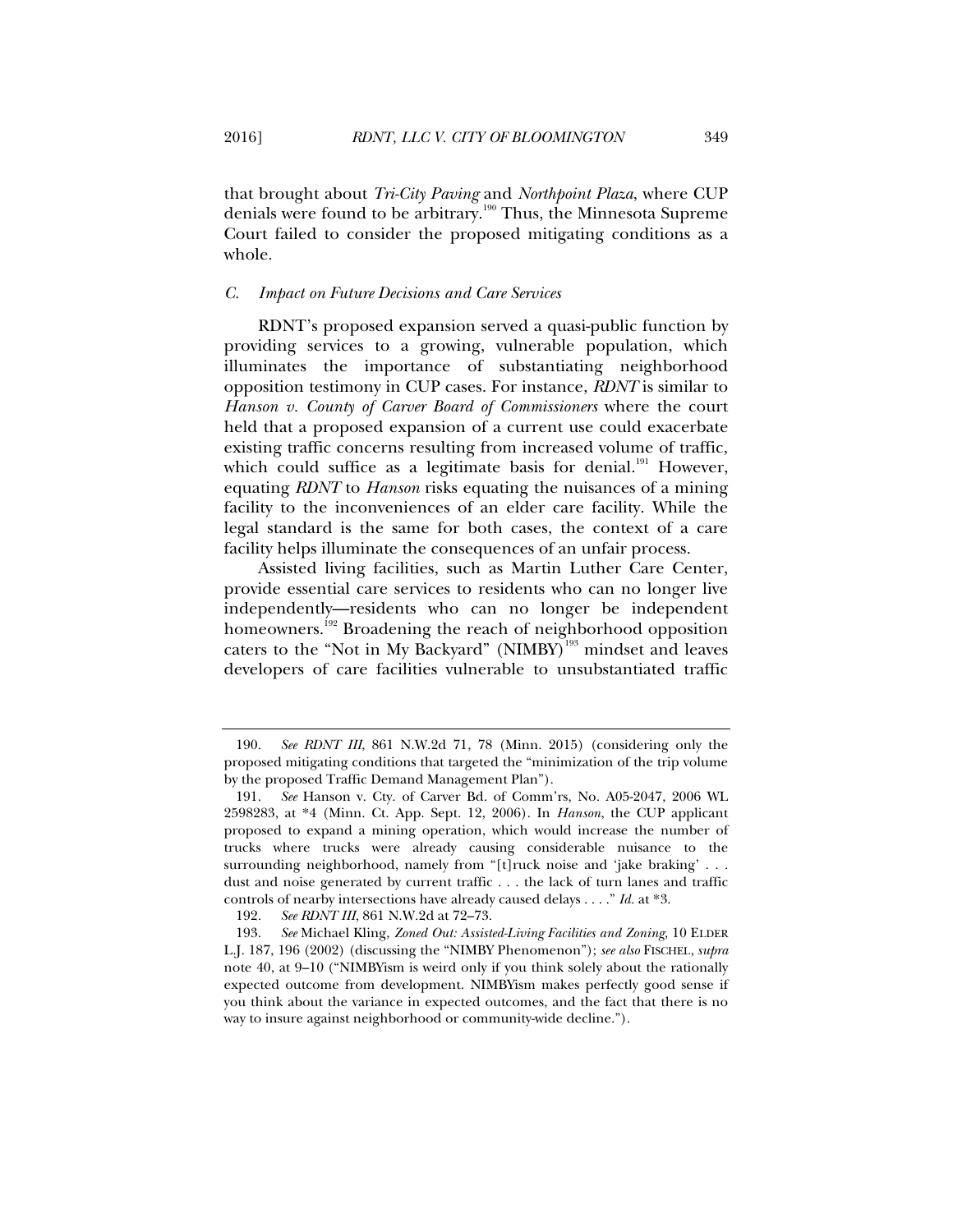impact allegations.194 The effects of *RDNT* have already been seen in Minnesota.

LifeSpan of Minnesota, a Youth Transition Program that provides day treatment services to school age children ranging from five to eighteen years of age, applied for a CUP to build a mental health facility for children, but the city denied the permit due to neighborhood opposition.<sup>195</sup> LifeSpan worries that the process of building and expanding facilities for essential services will "become political" if cities can "rely on anecdotal statements of prospective neighbors."196 As demonstrated by LifeSpan's experience, *RDNT* has already impacted CUP permit decisions in Minnesota.<sup>197</sup>

The experiences of RDNT and LifeSpan represent an emerging trend of CUP denials for care facilities. The *RDNT*  decision may make it more difficult for care services to meet the needs of vulnerable Minnesotans.<sup>198</sup> As the elderly population increases and the market shifts, $199$  the need for assisted living facilities will increase.<sup>200</sup> The aging population is demanding the

 <sup>194.</sup> *See, e.g.*, HERBERT INHABER, SLAYING THE NIMBY DRAGON 5–9 (1998) (discussing the NIMBY concept and how neighborhood opposition has prevented the development of daycare facilities, AIDS treatment facilities, small group homes for mentally ill patients, affordable housing, and homeless shelters).

 <sup>195.</sup> Brief of Amicus Curiae Lifespan of Minnesota, Inc., *RDNT III*, 861 N.W.2d 71 (Minn. 2015) (No. A13-0310), 2014 WL 8392640, at \*1–3.

 <sup>196.</sup> *Id.* at \*3.

 <sup>197.</sup> *See id.* at \*1.

 <sup>198.</sup> Kling argues that an unfortunate "pattern" has formed because assistedliving facilities "tend to arouse much local opposition and typically end with a permit denial by the local zoning board." Kling, *supra* note 193, at 203. According to Kling, this pattern has forced courts to "step in to counteract the local government." *Id.*

 <sup>199.</sup> *See* Brief of Amicus Curiae Aging Services of Minnesota, *RDNT III*, 861 N.W.2d 71 (Minn. 2015) (No. 0310), 2014 WL 8392644, at \*10 [hereinafter Brief of Aging Services] ("Minnesotans 'are expecting and demanding more choice over their long-term care. This trend is expected to accelerate as baby boomers, the first real "consumer" generation, grow old and need care.'" (quoting MINN. DEPT. OF HUMAN SERVS., STATUS OF LONG-TERM CARE IN MINNESOTA 2005: A REPORT TO THE MINNESOTA LEGISLATURE 4 (June 2006), http://archive.leg.state.mn.us/docs /2006/Mandated/060432.pdf)).

 <sup>200.</sup> Brief of Aging Services, *supra* note 199, at \*2–3. ("In 2011, the first wave of baby boomers (those born between 1946 and 1964) began to turn 65, and for the next 30 years this cohort will profoundly affect the business of senior care."); *see, e.g.*, Bayan Raji, *Rise of Baby Boomers is Changing the Assisted Living Landscape*, HOUS. BUS. J. (Aug. 30, 2013), http://www.bizjournals.com/houston/print-edition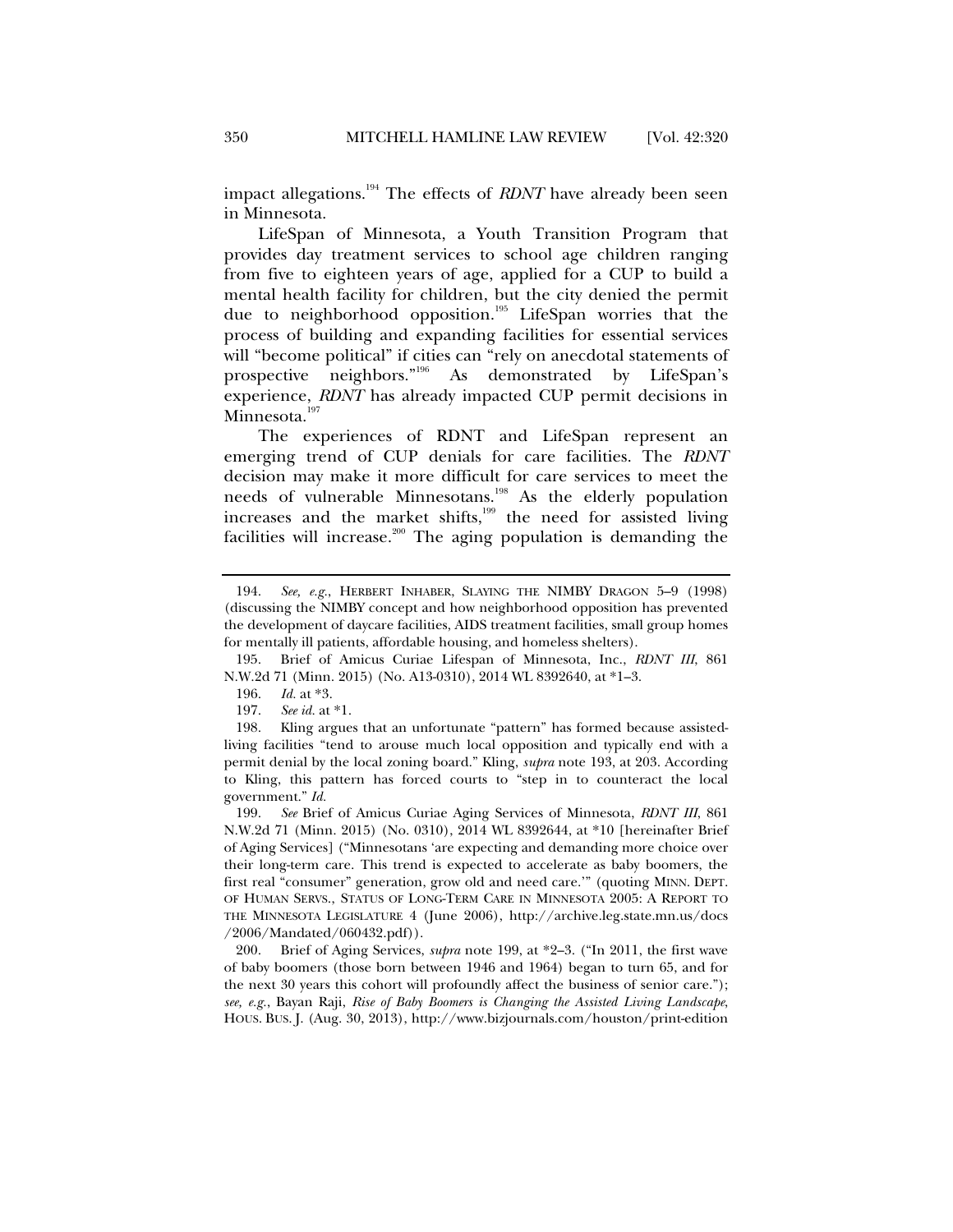ability to "age in place,"<sup>201</sup> and the court's decision may impair the ability of facilities to meet this demand.

#### V. CONCLUSION

The history of American zoning demonstrates how changing American ideals have demanded protection of the single-family home, greater flexibility in zoning, and limits to municipal discretion through more express standards. Tools of flexibility emerged to adapt to changing urban demands that were frustrated by the rigidities of the original model of Euclidean zoning. However, these devices, including CUPs, opened a debate about the appropriate degree of municipal discretion.

Closer judicial analysis is due when weighing public concerns in CUP denials.<sup>202</sup> Rather than always deferring to local governing bodies about decisions based on traffic and allegedly injurious uses, courts have helped interpret (1) what constitutes traffic that is "injurious" to the general welfare, (2) whether neighborhood traffic concerns alone can be grounds for denial, and (3) whether ignoring mitigating conditions to improve traffic impact constitutes an arbitrary denial.<sup>203</sup> These are all issues that restrict the discretion of municipal decision makers and limit deference to legislature.

The *RDNT* decision increased the ability of local governing bodies to (1) deny CUP applications on the basis of neighborhood opposition alone and (2) disregard proposed mitigating conditions that may improve traffic conditions in a neighborhood.<sup>204</sup> While neighborhood opposition testimony often seeks to protect the important financial interest of the single-family homeowner, allowing this testimony to go unsubstantiated risks restricting otherwise permissible uses too broadly. Furthermore, enabling municipalities to ignore proposed mitigating conditions that may

<sup>/2013/08/30/</sup>the-rise-of-baby-boomers-is-changing.html (discussing growing demand to age in place).

 <sup>201. &</sup>quot;Aging in place" refers to a growing industry trend where "[m]any seniors choose campuses where a full continuum of care is offered to individuals to meet their variety of needs." Brief of Aging Services, *supra* note 199, at \*9; *see also* Rebecca C. Morgan, *What the Future of Aging Means to All of Us: An Era of Possibilities*, 48 IND. L. REV. 125, 131 (2014) (discussing the changing paradigms and demands for elder housing and care).

 <sup>202.</sup> *See supra* Part IV.

 <sup>203.</sup> *See supra* Parts II.D, IV.

 <sup>204.</sup> *See supra* Part IV.